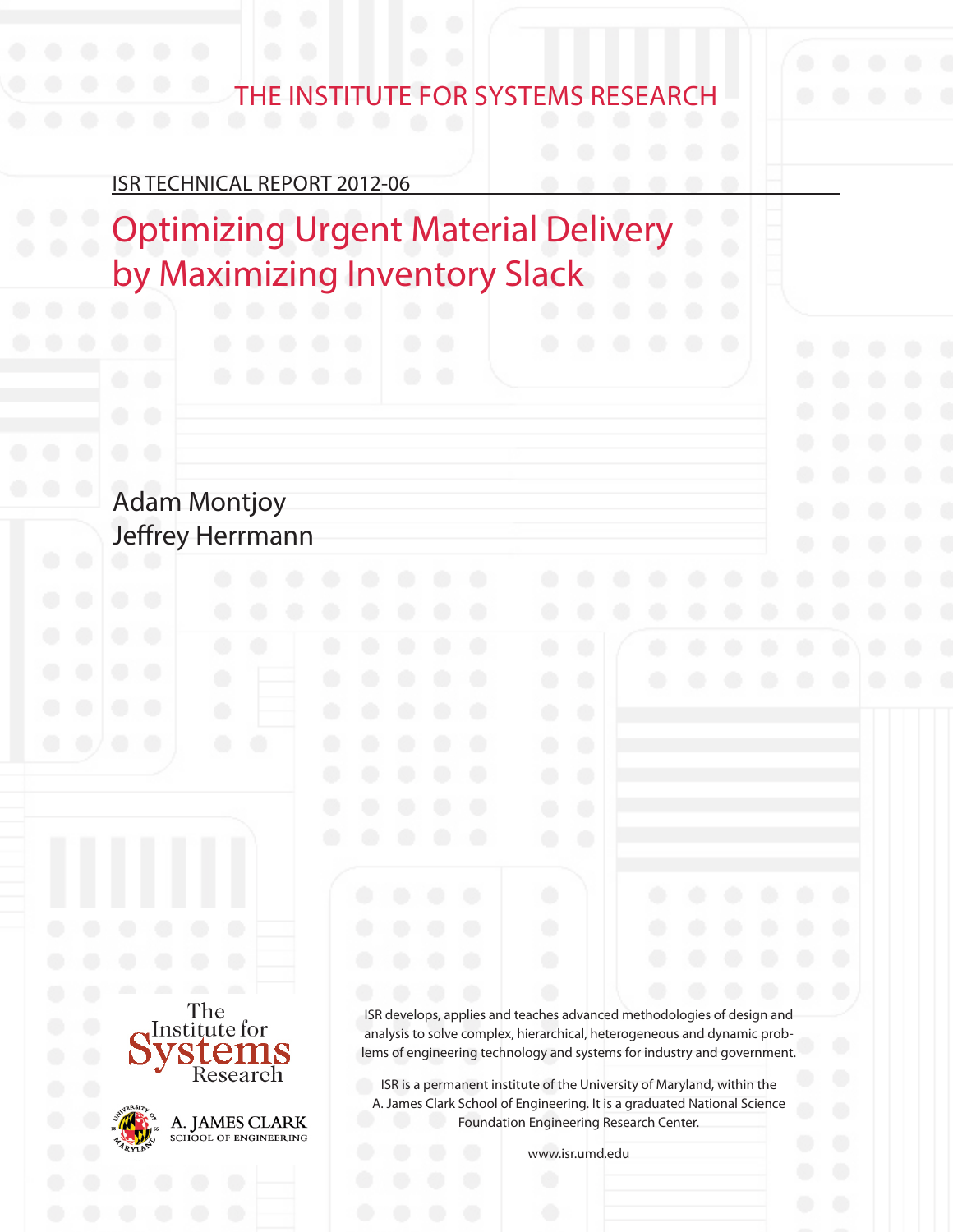# Optimizing Urgent Material Delivery by Maximizing Inventory Slack

Adam Montjoy Jeffrey W. Herrmann

June 12, 2012

#### Abstract

Motivated by the need to create plans for delivering medication quickly during a public health emergency, this paper formulates the Inventory Slack Routing Problem. The planning goal is to deliver material as early as possible to demand sites from a central depot at which material arrives over time. The objective function is to maximize the minimum slack of the deliveries so that all demand sites are treated equitably. This paper presents and analyzes the problem, discusses solution techniques, and discusses the results of computational experiments used to compare the solution techniques. Although motivated by planning for public health emergencies, this work is also applicable to other settings in which material must be delivered quickly to multiple facilities that rely upon the material to operate.

### 1 Background

This paper presents the Inventory Slack Routing Problem (ISRP). Our work on this problem has been motivated by the need to create plans for delivering medication quickly during a public health emergency, but the work is also applicable to other settings in which material is required urgently at multiple facilities that rely upon the material to operate, so stockouts is critically important.

Events in the last ten years have highlighted the increased need for emergency preparedness by government officials. Events such as the terrorist attacks on September 11, 2001, Hurricane Katrina, and the 2008 earthquake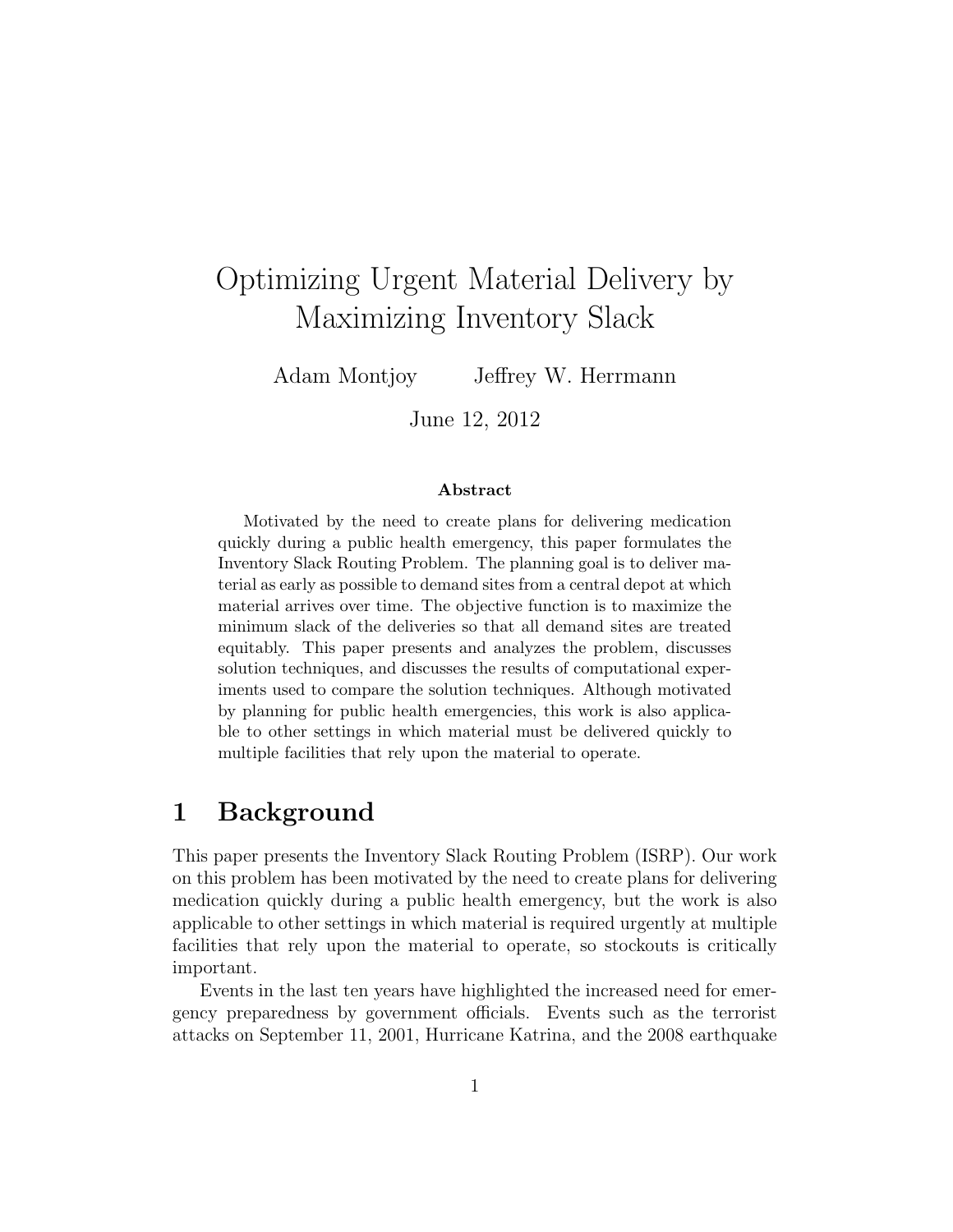in Chengdu, China, have provided real world examples of ill-preparation for major disasters [4]. Thus, it is important for government officials to anticipate disasters and plan accordingly. Mathematical models and decision support tools can be used to support planning activities.

Some scenarios could require the quick and efficient distribution of medication to a large number of people. For instance, the widespread release of anthrax in a metropolitan area could result in casualties equivalent to that of a small nuclear explosion [11]. In this scenario (and others involving mass vaccination against communicable diseases such as smallpox and influenza), it is logical to create Points of Dispensing (PODs) such that large populations can be given medication without having to travel to one location. PODs may be setup in schools, recreation centers, churches, and other non-medical facilities. The medication to be distributed at these PODs must be delivered quickly from a central depot as soon as it arrives.

The proposed research is motivated by work with public health officials in the state of Maryland who must plan the logistics for distributing medication to the PODs from a central location. We consider the problem at the state and local levels (not the national level). After the decision for mass dispensing is made, local health departments will begin preparing to open multiple PODs simultaneously at a designated time. The state will request medication from the federal government, who will deliver an initial but limited supply of medication to a state receipt, storage, and stage (RSS) facility (which we call the "depot"). Contractors will deliver more medication to the depot, but the state will begin shipping medication from the depot to the PODs before everything arrives from the contractors. The deliveries to the depot arrive in batches that we call "waves."

Poor medication distribution plans will delay the time that some PODs receive medication. This can delay the opening of these PODs, or cause PODs to stop dispensing when they have no medication, and some residents may not get their medication in a timely manner, which increases their risk of death or illness. Clearly, there are many uncertainties in medication distribution, including the timing of shipments to the depot, the time needed to load and unload vehicles, travel times, and the demand for medication at each POD. For this reason, planners need a robust plan. In particular, it is better if the plan calls for delivering medication to PODs much earlier than it is needed. This improves the likelihood that the PODs will open on-time, will not run out of medication during operations, and will dispense medication to the largest number of people in a timely manner.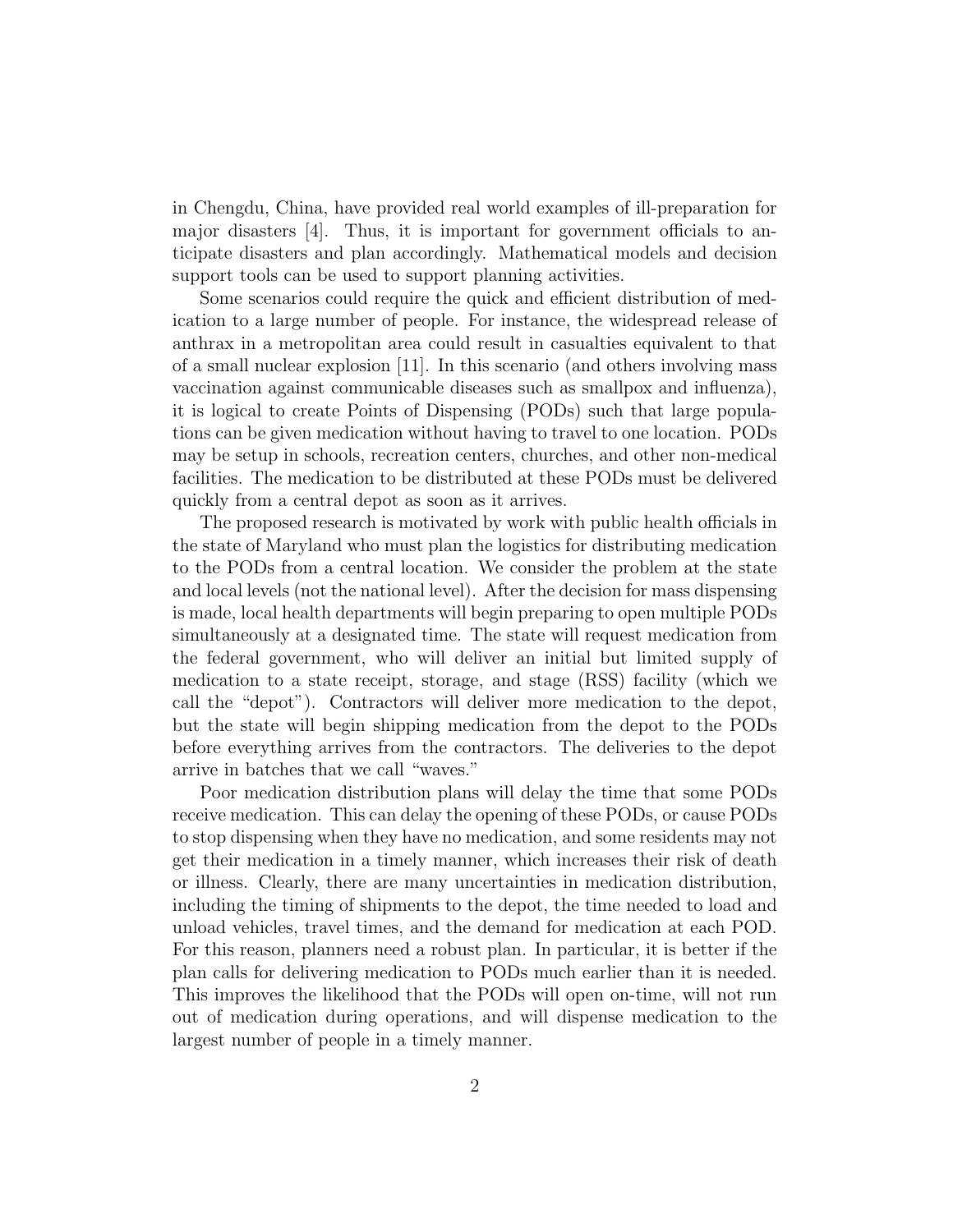This problem, which we call the Inventory Slack Routing Problem (ISRP), has some features of the inventory routing problem but also has some unique assumptions, constraints, and objectives. In this case, a set of sites are served by a set of vehicles that deliver material during a short time span. Thus, the objective is not to minimize the cost or maximize the profit. Instead the objective is to increase the earliness of the deliveries, the interval between each delivery and the time at which the site would its inventory if the delivery were delayed. This value will be known as the slack.

#### 1.1 Related Work

Much research has been done to develop models to improve emergency preparedness planning. Hupert et al. [11] presented a model to predict the hospital surge after a large-scale anthrax attack and emphasized the importance of timely antibiotic distribution, making logistics of delivery equally important. Similarly, researchers have created simulation methods and planning tools for PODs in makeshift locations such as school gymnasiums [1, 2, 12].

The operations of firefighters, emergency medical services, and police departments have motivated research into location models [3, 8, 9] and dynamic vehicle routing models [18]. However, these models are not relevant to the medication distribution problem, which is more closely related to the inventory routing problem, which will be discussed later in this section.

Planning humanitarian logistics is related to the Vehicle Routing Problem (VRP) and Inventory Routing Problem (IRP). These problems have been applied to a variety of commercial, military, and government applications. The following description of the VRP is by Toth and Vigo [17].

The VRP details the delivery of a set of goods to a set of customers by a set of vehicles. These goods are stored at a depot, or a set of depots, and are delivered by a road network. This road network is usually detailed using a graph with arcs representing roads and vertices as the sites and depots. The solution to the VRP specifies a route for each vehicle that begins and ends at the depot. Typical VRP problems have the following characteristics: customer locations, demands for the customers, time windows for the customers, loading and unloading times, and a set of available vehicles that can be used.

In many cases, it may not be possible to fully satisfy all of the customer demand, and priorities or penalty functions must be employed. With this, it is possible to formulate various objective functions to obtain a solution,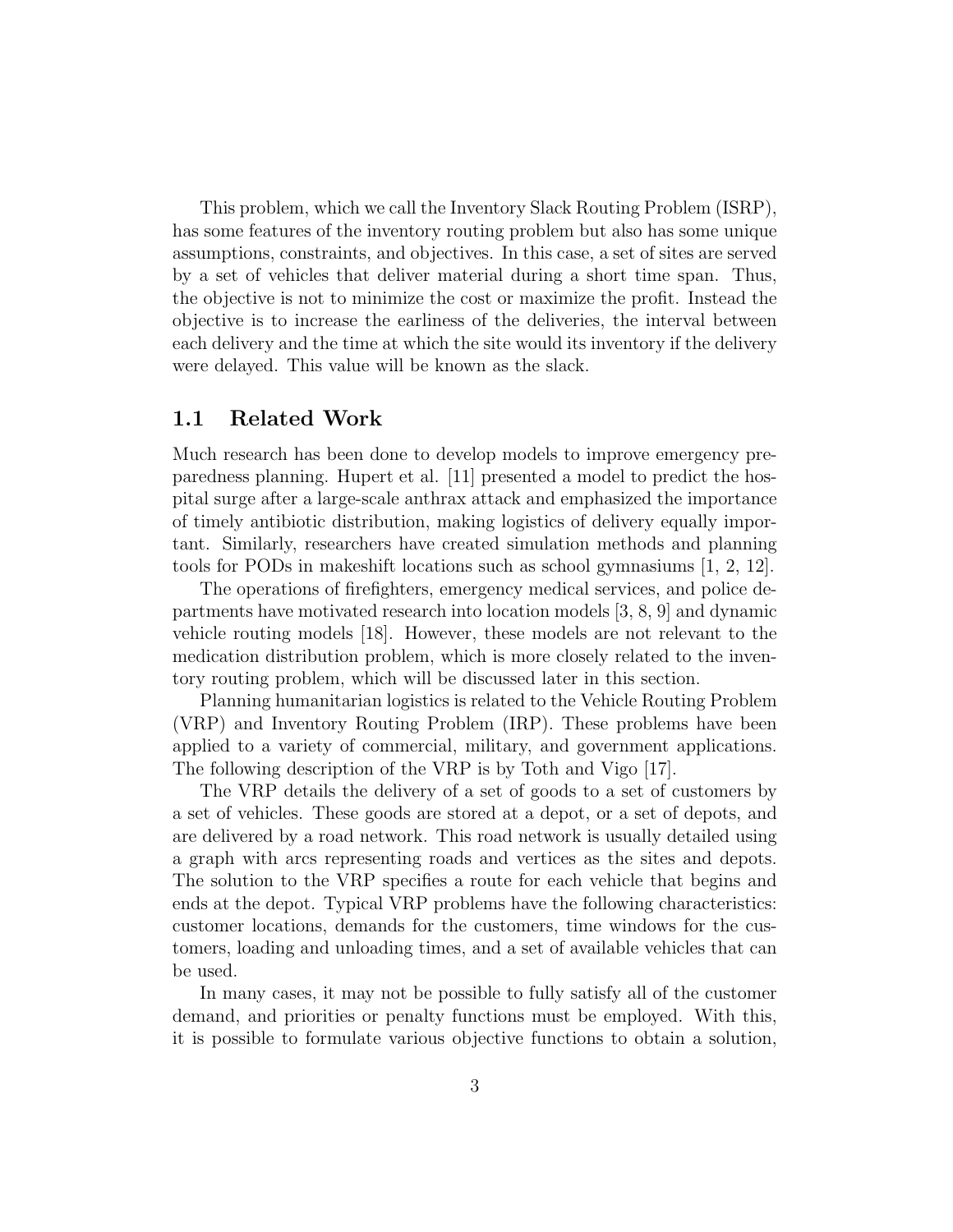including minimization of global transportation cost, minimization of vehicles used, balancing routes for travel times and load, and minimization of penalties. The VRP is a well-researched technique, and many heuristics, mathematical programming, and search techniques are available.

The VRP has many variations including the Inventory Routing Problem (IRP) [5, 6, 13]. The following description of the IRP is by Campbell et al. [6]. The IRP differs from the VRP because the delivery company decides when and how much to deliver to customers. The objective is to minimize total cost over the planning horizon while ensuring that customers do not run out of product. A single product is delivered from a single depot to a set of n customers over a specified time period. These customers are served by a set of V identical vehicles, each of which has a capacity of Q. A problem solution answers three questions: when to serve a customer, how much to deliver, and which routes to follow?

Most solutions detailed in literature focus on short-term scenarios solved by mathematical programming techniques. There is a lack of basic heuristics for solving IRPs. The Inventory Slack Routing Problem (ISRP) that we present is similar to an IRP but has some unique assumptions. The main concern is to supply material (medication) as quickly as possible, not to minimize cost. As Hupert et al. [11] emphasize, delaying the start of POD operations will significantly increase the number of people hospitalized. In addition, the limited availability of material (medication) at the depot adds an additional constraint to the problem. Finally, because there is uncertainty in the loading times, unloading times, travel times, and demand, it is necessary to have slack as a hedge against these uncertainties, and more slack is better. The objective of the ISRP is to maximize the minimum slack in order to develop a more robust plan.

#### 1.2 Overview of Paper

The ISRP considers how to deliver inventory from a central depot to the demand sites as early as possible given the availability of inventory at the depot over time. A key constraint is that a solution must specify sufficient deliveries to every site so that it receives the total amount required. We develop a measure known as "slack" to denote how early a delivery reaches its destination before it is needed. Slack is the difference in time between the expected time when all previously delivered inventory will be exhausted and the time that the delivery occurs. Solving the problem with a standard total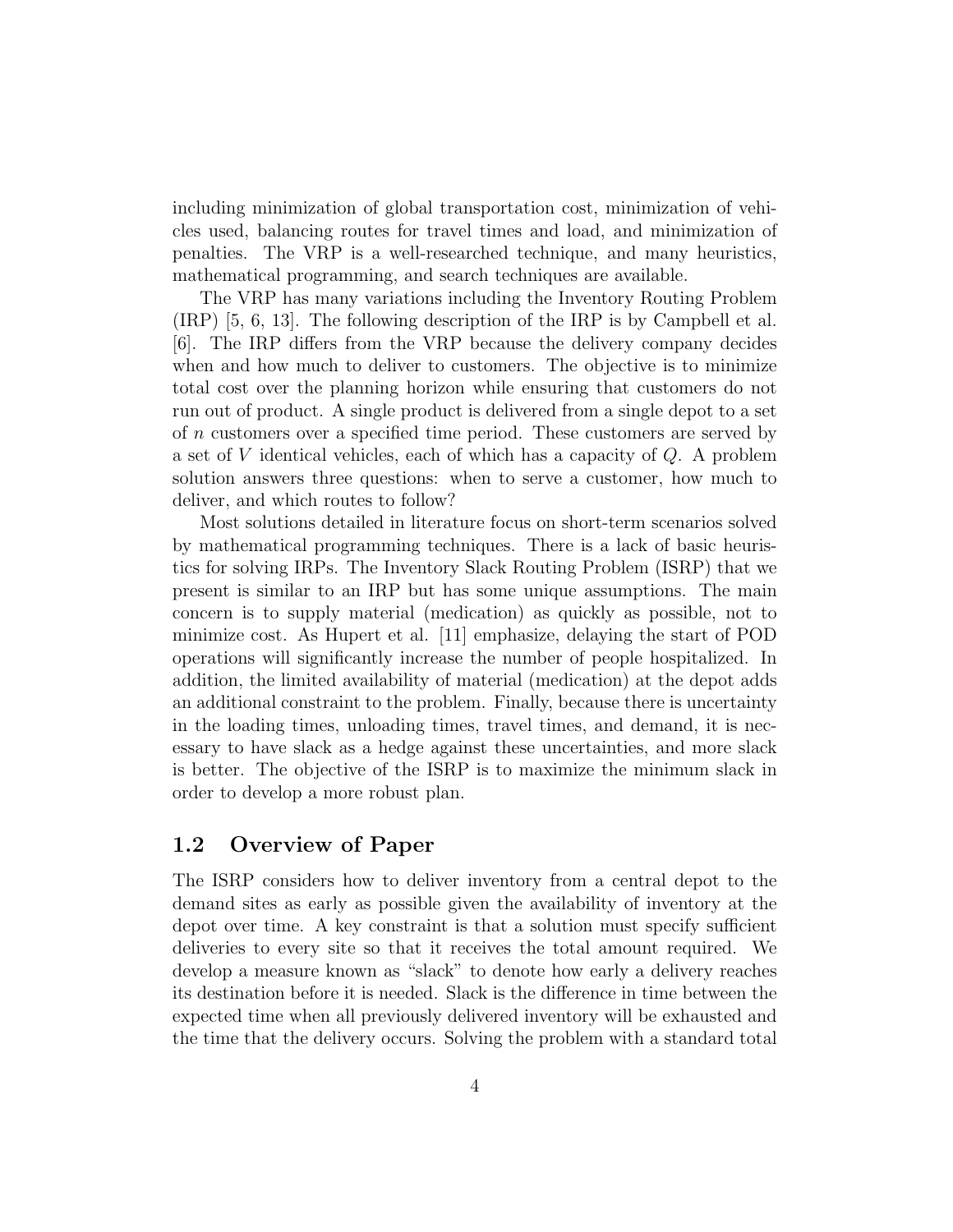travel time or total cost objective function would not adequately address the goal of delivering as early as possible.

A slack value can be calculated for each delivery. Maximizing the sum of these values could yield an inequitable solution in which some deliveries have a large slack (and the sites have excess inventory) and other deliveries have little (or negative) slack (and the sites have little or no inventory). Thus, we maximize the minimum slack, which achieves the primary objective of ensuring that inventory arrives in a timely matter while also equitably allocating inventory to the sites.

Section 2 introduces the problem formulation and presents a simple example. Section 3 describes the solution approach, which separates the problem, and the techniques used to solve the subproblems. Section 4 describes the results of computational tests used to compare the performance of the solution techniques. Section 5 concludes the paper.

# 2 Problem Formulation

We are given a set of vehicles to deliver material from a depot to a set of sites that will consume this material. In general, only some of the material is available at the depot at the beginning of the time horizon, and more material will become available in "waves," which are batch deliveries to the depot throughout the time horizon. The schedule of these deliveries to the waves is given. The sites will start operating at a designated time. While operating, each site consumes material at a given rate (for instance, at a POD, the consumption rate equals the dispensing rate, which depends upon the number of personnel at the site), and this demand may vary from site to site. The vehicles must deliver enough material from the depot to the sites to satisfy the total demand over the time horizon. The following section details the notation to be used.

Although vehicles could follow different routes each time they leave the depot and sites could be served by multiple vehicles, this makes supervising and performing the deliveries more complex in practice. We therefore assume that each and every site is assigned to exactly one vehicle, and each vehicle always follows the same route to visit the sites assigned to it.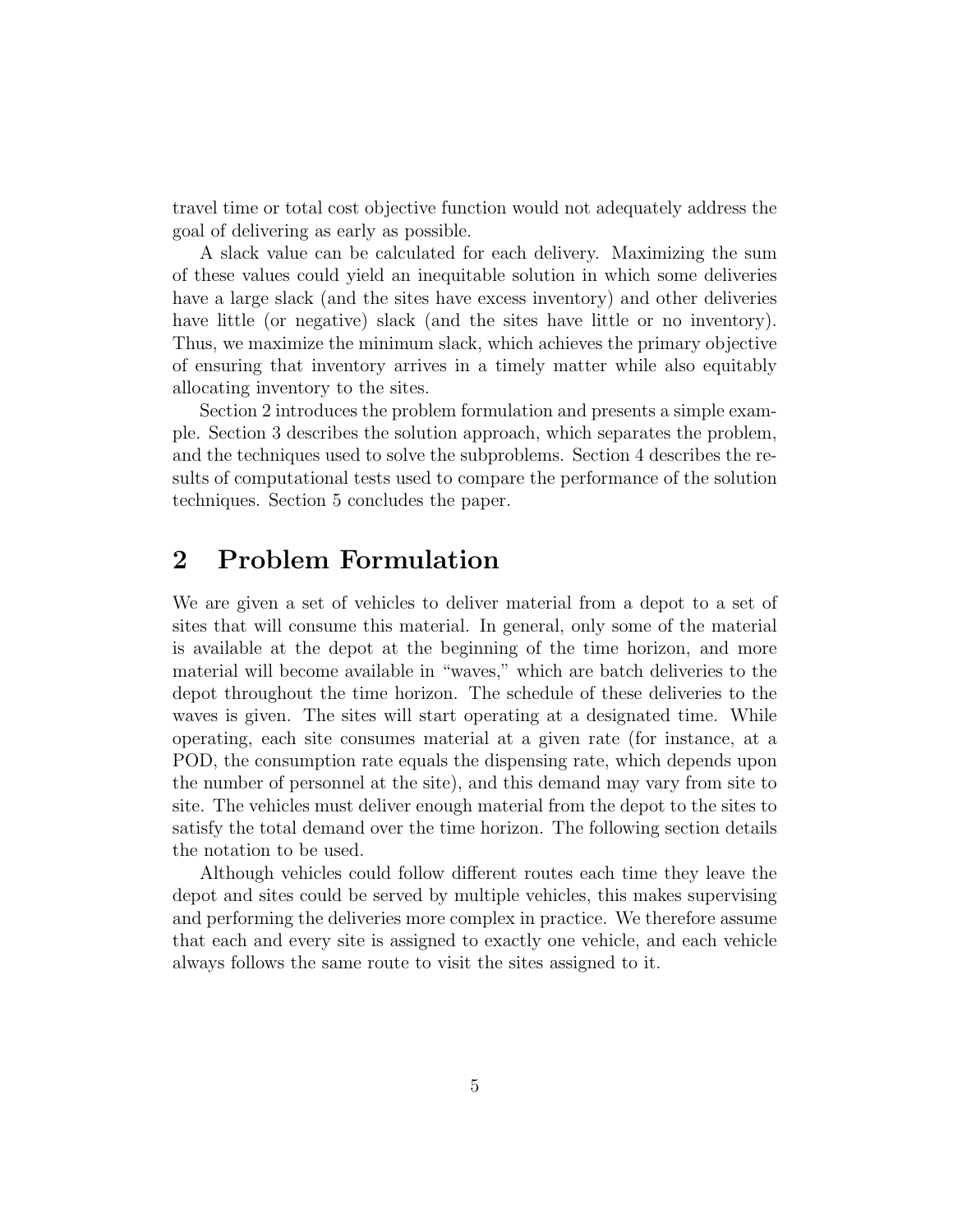#### 2.1 Notation

We first describe an instance of ISRP. We denote time as t, where  $t = 0$ refers to the first instant that the depot has inventory. There are  $n$  sites, and k is the index for the sites. The depot is denoted as site  $n + 1$ . The cumulative amount of material delivered to the depot between time 0 and t is denoted by  $I(t)$  (if the material arrives in batches, this will be a step function that increases at the times that batches arrive). Site  $k$  will start consuming material at  $t = 0$  and will stop at time  $e_k$ . Each site has a nonnegative, possibly non-stationary, demand rate of  $L_k(t)$  for  $0 \le t \le e_k$ . Let  $D_k = \int_0^{e_k} L_k(t) dt$  be the total material requirements at site k. The depot will eventually receive enough material to satisy all of the material requirements at all of the sites. That is, there is a time t such that  $I(t) = \sum_{k=1}^{n} D_k$ .

There are  $V$  vehicles that will deliver material to the sites, and  $v$  is the index for the vehicles. Vehicle v has a capacity of  $C_v$ , which is an upper bound on the amount of material that can be loaded into the vehicle at the depot. At site k, the time required to unload a delivery is  $p_k$ ; at the depot,  $p_{n+1}$  is time required to load a vehicle. The travel time from site i to j is denoted as  $c_{ij}$ .

The decision variables for this problem specify the route for each vehicle to take on each trip and how much to deliver to each site on each trip. Since we are considering a short time period, we assume that a vehicle is assigned a subset of the sites and will visit these sites in the same sequence on each trip (that is, a trip starts at the depot, visits one or more sites, and then returns to the depot). This is done in order to reduce confusion.

A feasible solution specifies, for each vehicle, a route, the number of trips that it makes, the time to start each trip, and the quantity to deliver to each site on each trip. Let  $r_v$  be the number of trips that vehicle v makes. The sequence of sites that vehicle v will visit on each trip is denoted by  $\sigma_v$ . Each trip j of vehicle v starts at time  $t_{vj}$  by loading at the depot, continues by visiting the sites in  $\sigma_v$ , and ends when the vehicle returns to the depot. The quantity  $q_{vjk}$  is delivered to each site  $k \in \sigma_v$  on trip j.

The time to complete one trip by vehicle v is denoted by  $y_v$ . If vehicle v visits site  $k$ , then the the site's delivery will be finished by a vehicle in time  $w_{vk}$  (after the vehicle leaves the depot). These quantities can be calculated as follows, where  $[i]$  refers to the *i*-th site in  $\sigma_v$ :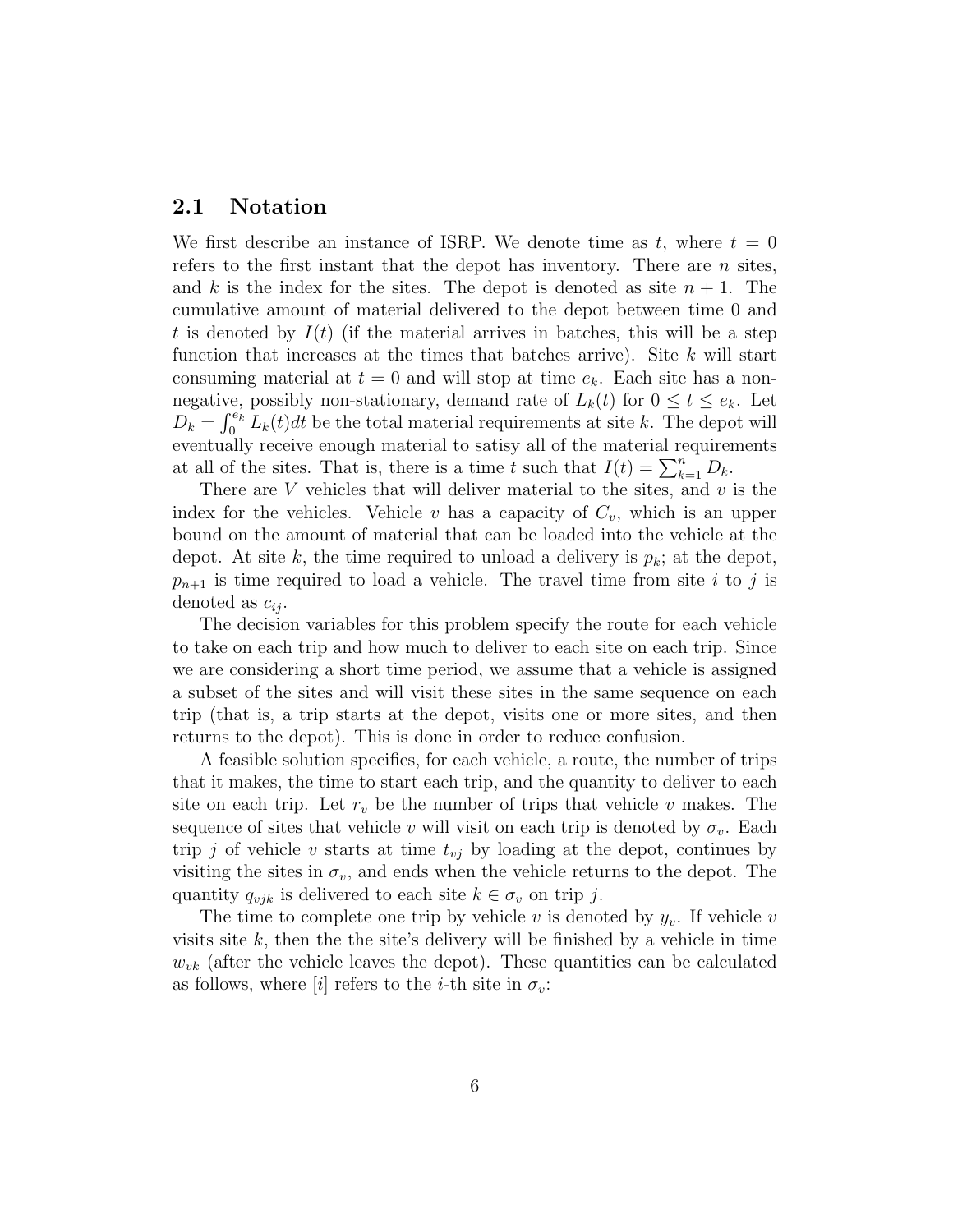$$
w_{v[1]} = p_{n+1} + c_{n+1,[1]} + p_{[1]}
$$
  
\n
$$
w_{v[i]} = w_{v[i-1]} + c_{[i-1],[i]} + p_{[i]}
$$
  
\n
$$
i = 2, ..., r_v
$$
  
\n
$$
y_v = w_{v[r_v]} + c_{[r_v],n+1}
$$

We also define  $R_k(Q)$  as the time at which site k will finish consuming Q units of material and will need more material to continue operating. We define  $R_k(Q) = \max\{T : \int_0^T L_k(t)dt \le Q\}$  for all  $Q < D_k$ .

The slack of a delivery measures how early that delivery is. It equals the difference between the time that the delivery is completed (the material is unloaded) and the time that the site would consume the last of all material that was delivered in previous deliveries. If this delivery were delayed by an amount of time greater than its slack, the site would be unable to operate because it would have no material. The objective s is the minimum of all of the slacks of the deliveries.

#### 2.2 General Formulation

The ISRP can be formulated as follows.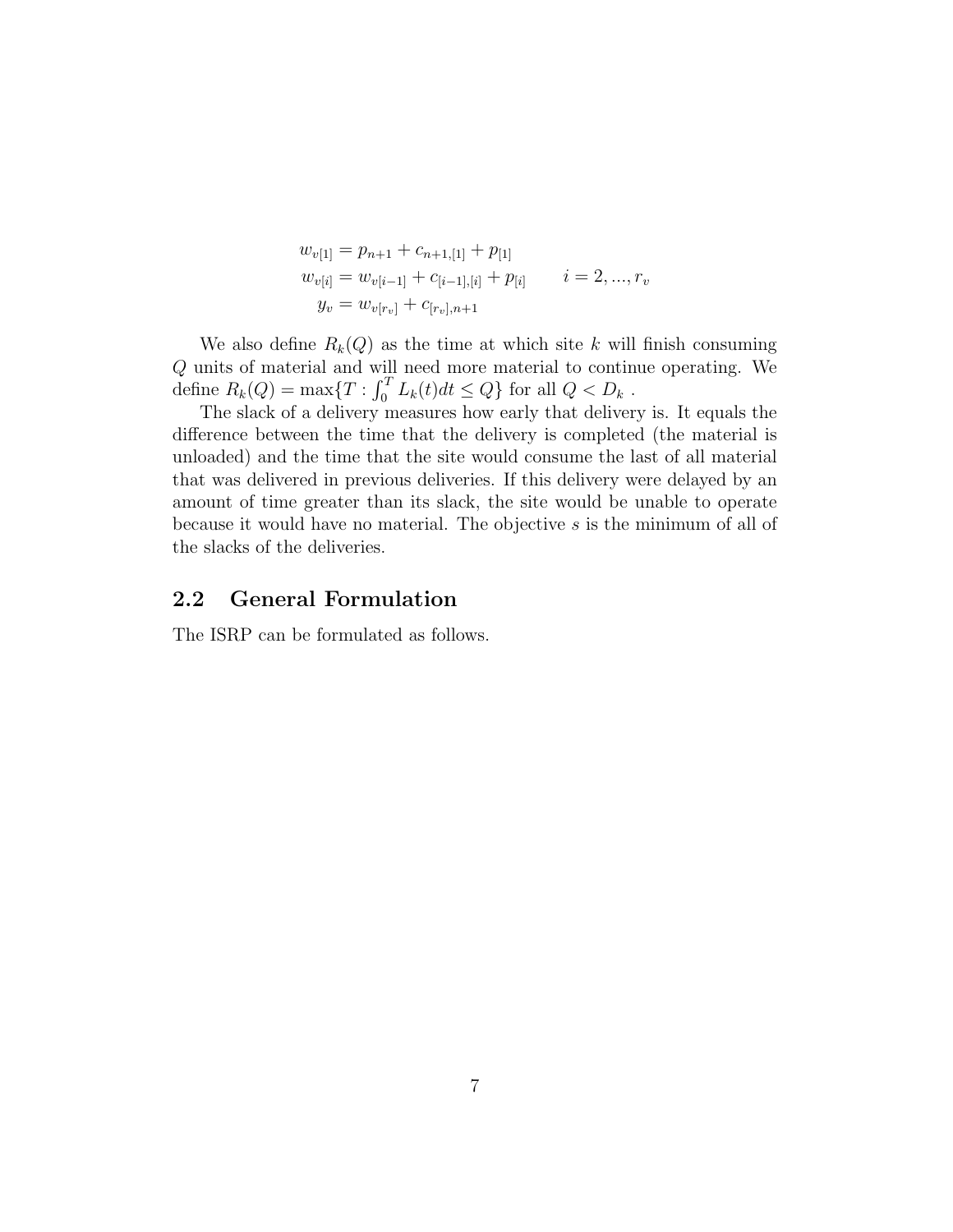$$
\max s \tag{1}
$$

$$
t_{vj} - t_{v,j-1} \ge y_v \qquad v = 1, ..., V; j = 2, ..., r_v \tag{2}
$$

$$
\sum_{(a,b):t_{ab}\leq t_{vj}} \sum_{k\in\sigma_a} q_{abk} \leq I(t_{vj}) \qquad v = 1, ..., V; j = 1, ..., r_v \tag{3}
$$

$$
\sum_{k \in \sigma_v} q_{vjk} \le C_v \qquad v = 1, ..., V; j = 1, ..., r_v \tag{4}
$$

$$
\sum_{j=1}^{r_v} q_{vjk} = D_k \qquad v = 1, ..., V; k \in \sigma_v \tag{5}
$$

$$
s + (t_{vj} + w_{vk}) - R_k(\sum_{i=1}^{j-1} q_{vik}) \le 0 \qquad v = 1, ..., V; k \in \sigma_v; j = 1, ..., r_v \quad (6)
$$

$$
\sigma_v \cap \sigma_w = \emptyset \qquad v = 1, ..., V - 1; w = v + 1, ..., V \quad (7)
$$

 $\bigcup_{v=1}^{V} \sigma_v = \{1, ..., n\}$  (8)

$$
t_{vj} \ge 0 \qquad v = 1, ..., V; j = 1, ..., r_v \tag{9}
$$

$$
q_{vjk} \ge 0 \qquad v = 1, ..., V; j = 1, ..., r_v; k \in \sigma_v \quad (10)
$$

Equation 1 is the objective value which denotes maximization of the minimum slack where slack can be defined for each delivery to each site. This value is defined as the difference in time between when a shipment is made and when it is needed. Equation 2 ensures that no vehicle can start a new trip before it has completed its previous trip. Equation 3 limits the amount of material that is available to be loaded onto a vehicle at the start of a trip. Equation 4 is the vehicle capacity constraint. Equation 5 ensures that every site receives the amount of material required. The minimum slack is bounded by the slack of each delivery, as described by Equation 6.

Equation 7 ensures that no two vehicles service the same sites, and Equation 8 ensures that all sites are serviced. The nonnegativity constraints for the decision variables are given by Equations 9 and 10.

If all of the required material were available at  $t = 0$ , the vehicle capacity constraint (Equation 4) did not exist, and the total rate at which the sites consume material were greater than the rate at which the vehicles can deliver material, then the slack of each delivery would be less than the slack of the previous delivery to that site. In that case, this problem would be equivalent to minimizing the maximum delivery time. A problem similar to this was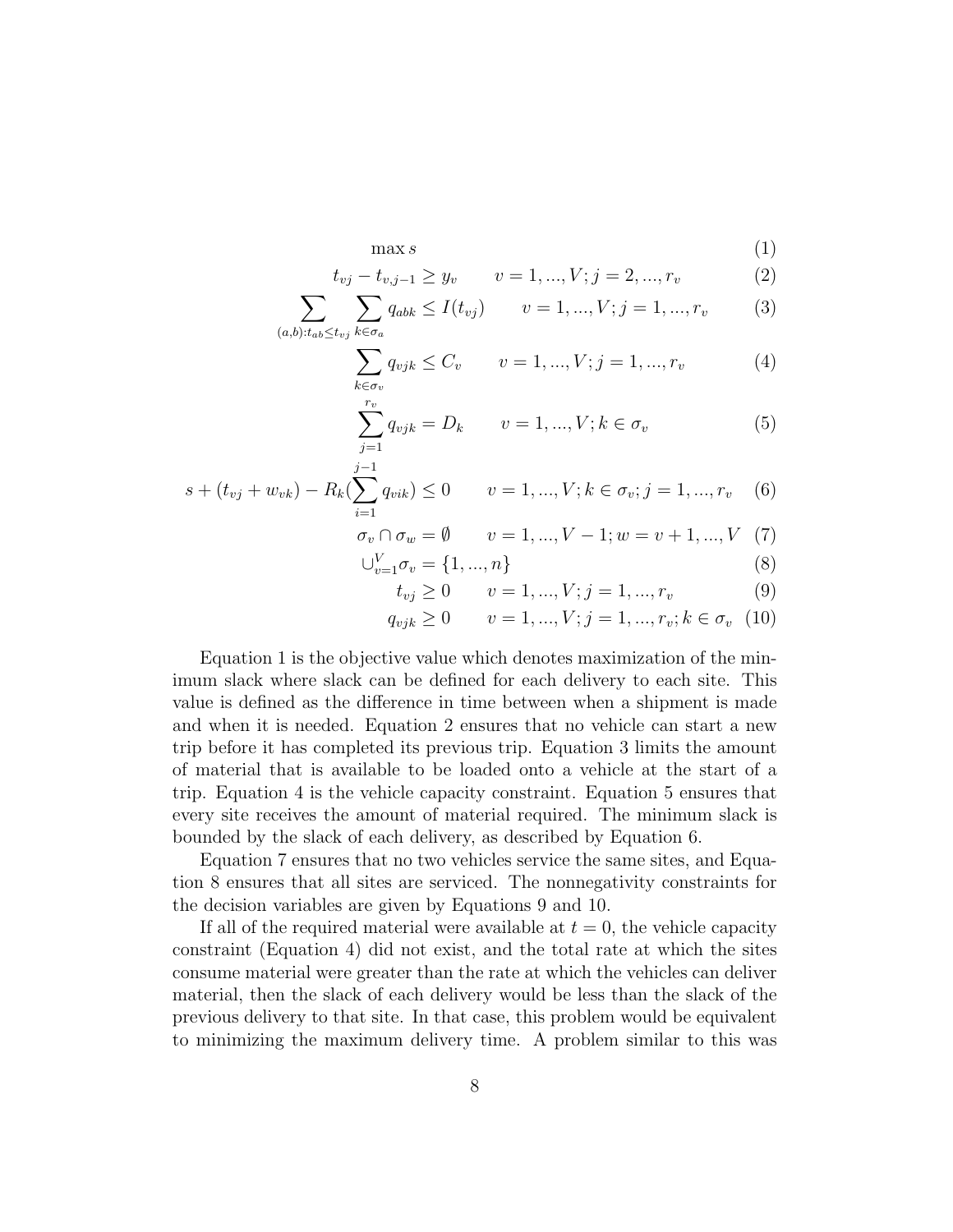studied by Campbell et al. [7] in an application for humanitarian logistics.

This paper will focus on a specific version of the ISRP. We assume that all vehicles have the same capacity (all  $C_v = C$ ); that all sites will begin operating at the same time  $T_1$  and end operating at the same time  $T_2$  (that is, all  $e_k = T_2$ , with  $0 < T_1 < T_2$ ; and that each site k has a constant demand rate  $L_k$  so that  $L_k(t) = 0$  for  $0 \le t < T_1$  and  $L_k(t) = L_k$  for  $T_1 \le t \le T_2$ . Thus,  $D_k = L_k(T_2 - T_1)$ .

Note that the slack of the first delivery to each site does not depend on previously delivered material because none has been previously delivered. Thus, in some situations the minimum slack will occur on the first wave, and the delivery quantities do not influence the minimum slack. It is possible to show that this happens when, for every delivery, the time needed to consume all inventory previously delivered is greater than the difference between that delivery time and the first delivery time (i.e.,  $\sum_{i=1}^{j-1} q_{vjk}/L_k \ge t_{vj} - t_{v1}$ ).

#### 2.3 Combining Deliveries

Our approach for solving the ISRP determines the trip start times using a deliver-when-possible algorithm that begins a new trip whenever there is material available at the depot (see Section 3.2). If more material is due to arrive at the depot soon, however, waiting for that material and then starting a trip may increase slack. When vehicle capacity is sufficient, it is always better to make a delivery of available inventory if the vehicle will return before the next wave to the depot. However, when the vehicle can not return before the next wave, it may be better to wait for the next wave.

Consider a feasible solution in which vehicle v visits sites  $k \in \sigma_v$  and makes trips j and  $j + 1$  (which start at times  $t_{vj}$  and  $t_{vj} + y_v$ ) but has the option of waiting and combining them into one trip that would start at  $t_{vj}^*$ (and this is feasible with respect to capacity). Let  $s_{vjk}$  and  $s_{v(j+1)k}$  denote the slacks at site k for the two deliveries, and let  $s_{vjk}^*$  denote the slack at site k for the combined delivery. Let  $Q_{vjk}$  be the cumulative amount of material delivered to the site prior to  $t_{vj}$ , and let  $q_{vjk}$  denote the amount of the first delivery to site  $k$ .

$$
s_{vjk} = T_1 + \frac{Q_{vjk}}{L_k} - (t_{vj} + w_{vk})
$$
  

$$
s_{v(j+1)k} = T_1 + \frac{Q_{vjk} + q_{vjk}}{L_k} - (t_{vj} + y_v + w_{vk})
$$
  

$$
s_{vjk}^* = T_1 + \frac{Q_{vjk}}{L_k} - (t_{vj}^* + w_{vk})
$$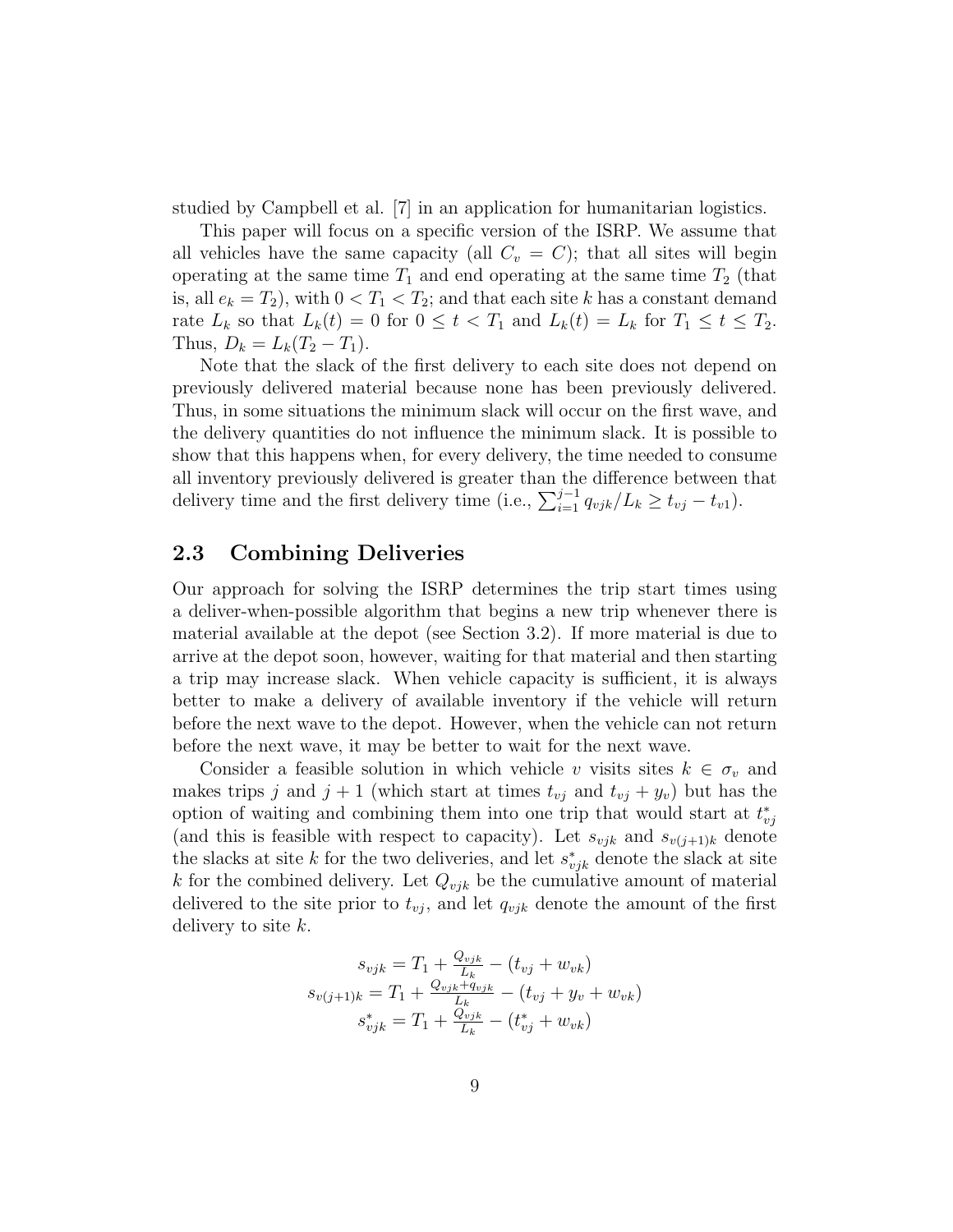If  $\frac{q_{vjk}}{L_1} \leq t_{vj} + y_v - t_{vj}^*$ , then  $s_{v(j+1)k} \leq s_{vjk}^* < s_{vjk}$ . That is, because the delivery quantity is sufficiently small, the minimum slack of the two deliveries to this site is  $s_{v(j+1)k}$  and this is not greater than  $s_{vjk}^*$ , so the combined delivery does not decrease the minimum slack at this site. If this condition holds for all  $k \in \sigma_v$ , then the combined delivery does not decrease the minimum slack of this solution, and the solution formed by combining the two deliveries is not worse than the original.

This discussion shows that, if a wave brings to the depot a relatively small amount of material just before another wave arrives, it is reasonable to delay vehicle trips until the second wave arrives. (The delivery quantities of any trips that did start would also be relatively small.) Thus, the first wave does not need to be considered separately when scheduling deliveries (it is added to the second wave). Thus, we do not consider cases with such small waves.

#### 2.4 Example Instance

To illustrate the importance of scheduling quantities, this section presents a small example. This example is taken from the instances used in the computational results section. This instance has three vehicles and five sites. Three waves of material arrive at the depot and are available at  $t = 0$ ,  $t = 180$ , and  $t = 360$ . The material available in each wave is 48,000, 98,000, and 73,000. The first vehicle visits sites 5 and 4; the travel times are  $w_{15} = 45$ ,  $w_{14} = 73$ , and  $y_1 = 90$ . The second vehicle visits only site 3; the travel times are  $w_{23} = 46$  and  $y_2 = 76$ . The third vehicle visits sites 2 and 1; the travel times are  $w_{32} = 45$ ,  $w_{31} = 74$ , and  $y_3 = 91$ . Each vehicle begins a trip at each wave and returns before the next wave, so the start times  $t_{v1} = 0$ ,  $t_{v2} = 180$ , and  $t_{v3} = 360$ . The consumption start and end times are  $T_1 = 600$ and  $T_2 = 1200$ , and the site demand rates are  $L_1 = 50$ ,  $L_2 = 75$ ,  $L_3 = 100$ ,  $L_4 = 60$ , and  $L_5 = 80$ .

If the delivery quantities to each site for each trip were decided by allocating the material in each wave so that the quantities are proportional the site demand rates, then we would have the solution displayed in Table 1. The slack calculations for this solution are displayed in Table 2. The minimum slack of 478 minutes occurs on the second delivery to site 1 by vehicle 3.

Given these routes and trip start times, this solution is not the best allocation of inventory. It is possible to find a feasible solution that, in the earlier trips, delivers more material to sites that are visited later in each route. The revised schedule in Table 3 was found using the linear programming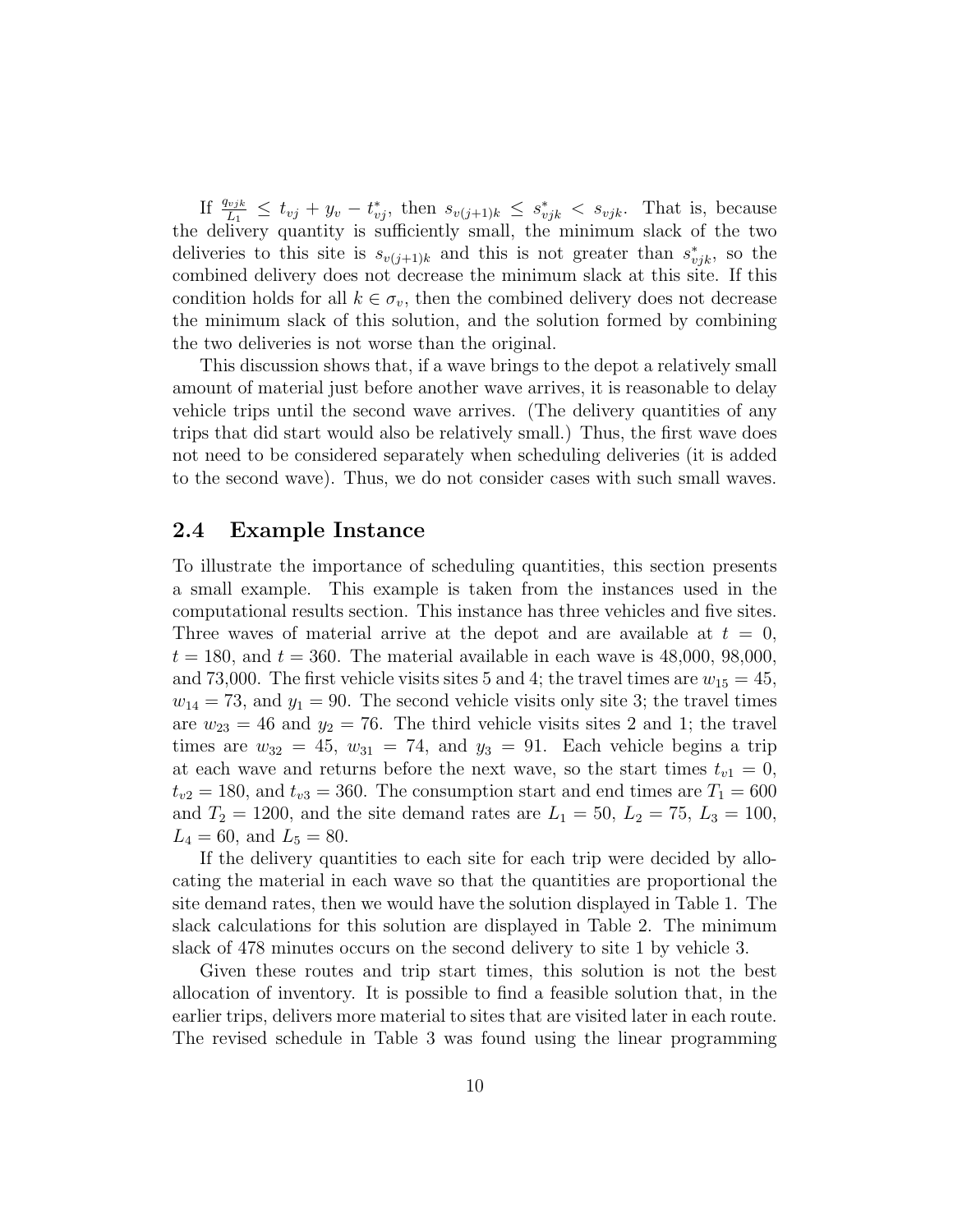|               | rable reported the example. |                   |           |           |  |  |  |
|---------------|-----------------------------|-------------------|-----------|-----------|--|--|--|
|               |                             | Delivery quantity |           |           |  |  |  |
| Vehicle $v$   | Site $k$                    | $q_{v1k}$         | $q_{v2k}$ | $q_{v3k}$ |  |  |  |
|               | 5                           | 10,521            | 21,479    | 16,000    |  |  |  |
|               | 4                           | 7,890             | 16,110    | 12,000    |  |  |  |
| $\mathcal{D}$ | 3                           | 13,151            | 26,849    | 20,000    |  |  |  |
| 3             | 2                           | 9,863             | 20,137    | 15,000    |  |  |  |
|               | 1                           | 6,575             | 13,425    | 10,000    |  |  |  |

Table 1: Schodule for example.

|  |  |  | Table 2: Slack calculations for example. |
|--|--|--|------------------------------------------|
|  |  |  | $C_{\text{back}}$                        |

|                      |   |          |           | әнаск     |           |
|----------------------|---|----------|-----------|-----------|-----------|
| Vehicle $v$ Site $k$ |   | $w_{ik}$ | $s_{v1k}$ | $s_{v2k}$ | $s_{v3k}$ |
|                      | 5 | 45       | 555       | 507       | 595       |
|                      | 4 | 73       | 527       | 479       | 567       |
| $\mathcal{P}$        | 3 | 46       | 540       | 492       | 580       |
| 3                    | 2 | 45       | 555       | 507       | 595       |
|                      | 1 | 74       | 526       | 478       | 566       |

formulation presented in Section 3.3. The slack calculations for this solution can be seen in Table 4. The new minimum slack is 494, and the slack of every delivery in the second wave equals this value. Note that sites 1, 3, and 4 received more material in the first wave, and sites 2 and 5 received less. Also note that first wave slacks did not change.

# 3 Solution Approaches

The ISRP can be separated into three sets of decisions (subproblems): ("routing") assigning sites to each vehicle and sequencing them to create routes, ("scheduling") determining how many trips each vehicle will make and when each trip will start, and ("allocation") determining the amount of material to deliver to each site on each trip. We developed the following algorithms for these subproblems. For the routing problem, we developed a route-first, cluster-second heuristic (described in Section 3.1). For the scheduling problem, we developed a deliver-when-possible algorithm (described in Section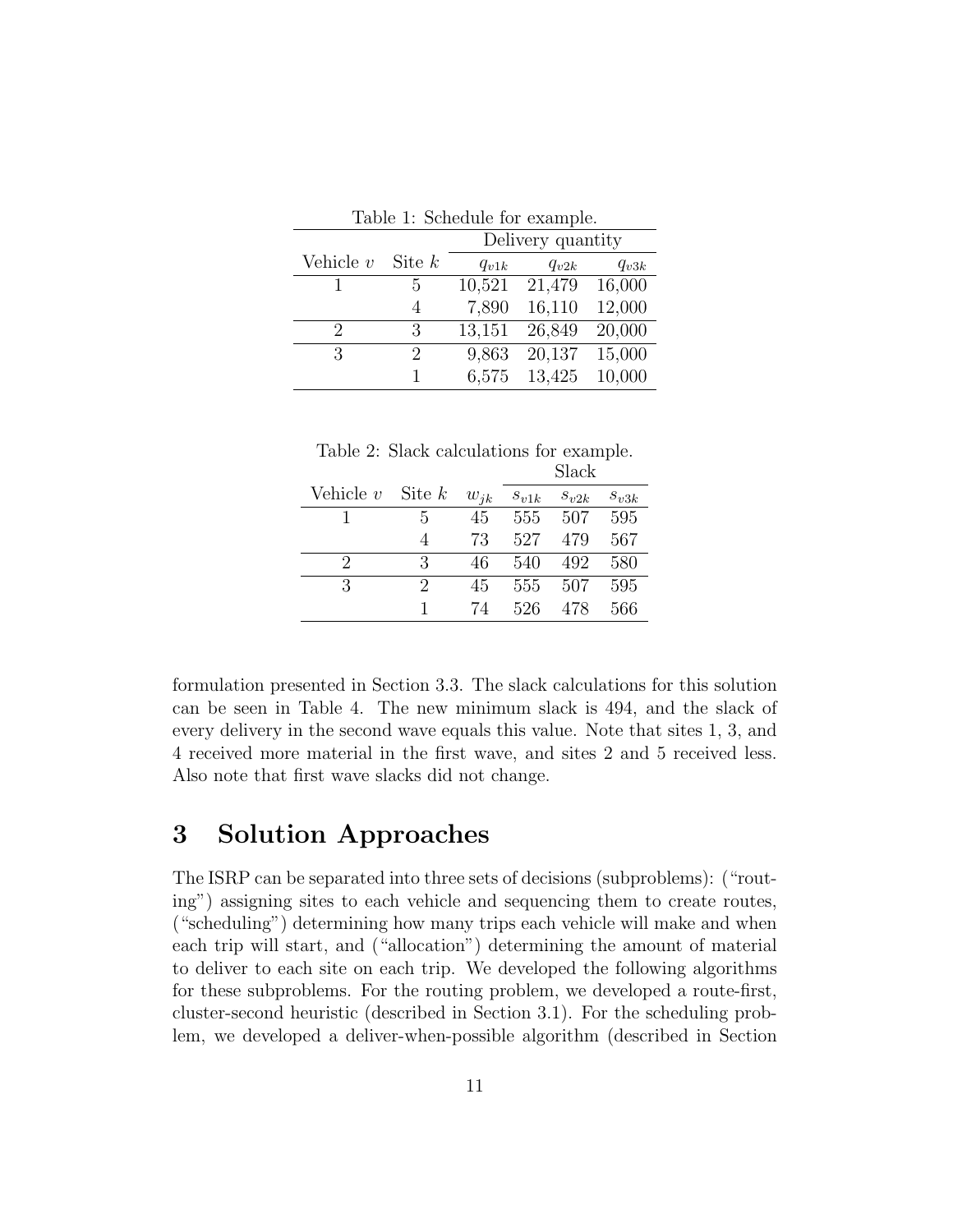|               |          |                   | rapio o. recynou ponouaio ior champio. |           |  |
|---------------|----------|-------------------|----------------------------------------|-----------|--|
|               |          | Delivery quantity |                                        |           |  |
| Vehicle $v$   | Site $k$ | $q_{v1k}$         | $q_{v2k}$                              | $q_{v3k}$ |  |
|               | 5        | 9,506             | 20,789                                 | 17,705    |  |
|               | 4        | 8,809             | 16,756                                 | 10,435    |  |
| $\mathcal{P}$ | 3        | 13,382            | 23,949                                 | 22,669    |  |
| 3             | 2        | 8,912             | 19,819                                 | 16,269    |  |
|               |          | 7,391             | 14,611                                 | 7,998     |  |

Table 3: Revised schedule for example.

|  | Table 4: Slack calculations for revised schedule. |       |  |
|--|---------------------------------------------------|-------|--|
|  |                                                   | Slack |  |

|             |          |          |           | ~~~~~     |           |
|-------------|----------|----------|-----------|-----------|-----------|
| Vehicle $v$ | Site $k$ | $w_{ik}$ | $s_{v1k}$ | $s_{v2k}$ | $s_{v3k}$ |
|             | 5        | 45       | 555       | 494       | 574       |
|             | 4        | 73       | 527       | 494       | 593       |
| $\Omega$    | 3        | 46       | 540       | 494       | 553       |
| 3           | 9        | 45       | 555       | 494       | 578       |
|             | 1        | 74       | 526       | 494       | 606       |

3.2). For the allocation problem, we developed a linear program (described in Section 3.3).

From these components we developed three solution approaches for the ISRP: (1) the Routing-and-Scheduling (R&S) approach, which solves the subproblems in order with the route-first, cluster-second heuristic, the deliverwhen-possible algorithm, and the linear program; (2) an adaptive large neighborhood search (ALNS), which first searches over the routes, using the deliverwhen-possible algorithm to schedule deliveries and a heuristic that can generate good material allocations, and then uses the linear program after the search ends (this is described in Section 3.4); and (3) a branch-and-bound approach that enumerates the routes, uses the deliver-when-possible algorithm to schedule deliveries, and uses the linear program both to create bounds for incomplete solutions and to evaluate complete solutions (this is described in Section 3.5).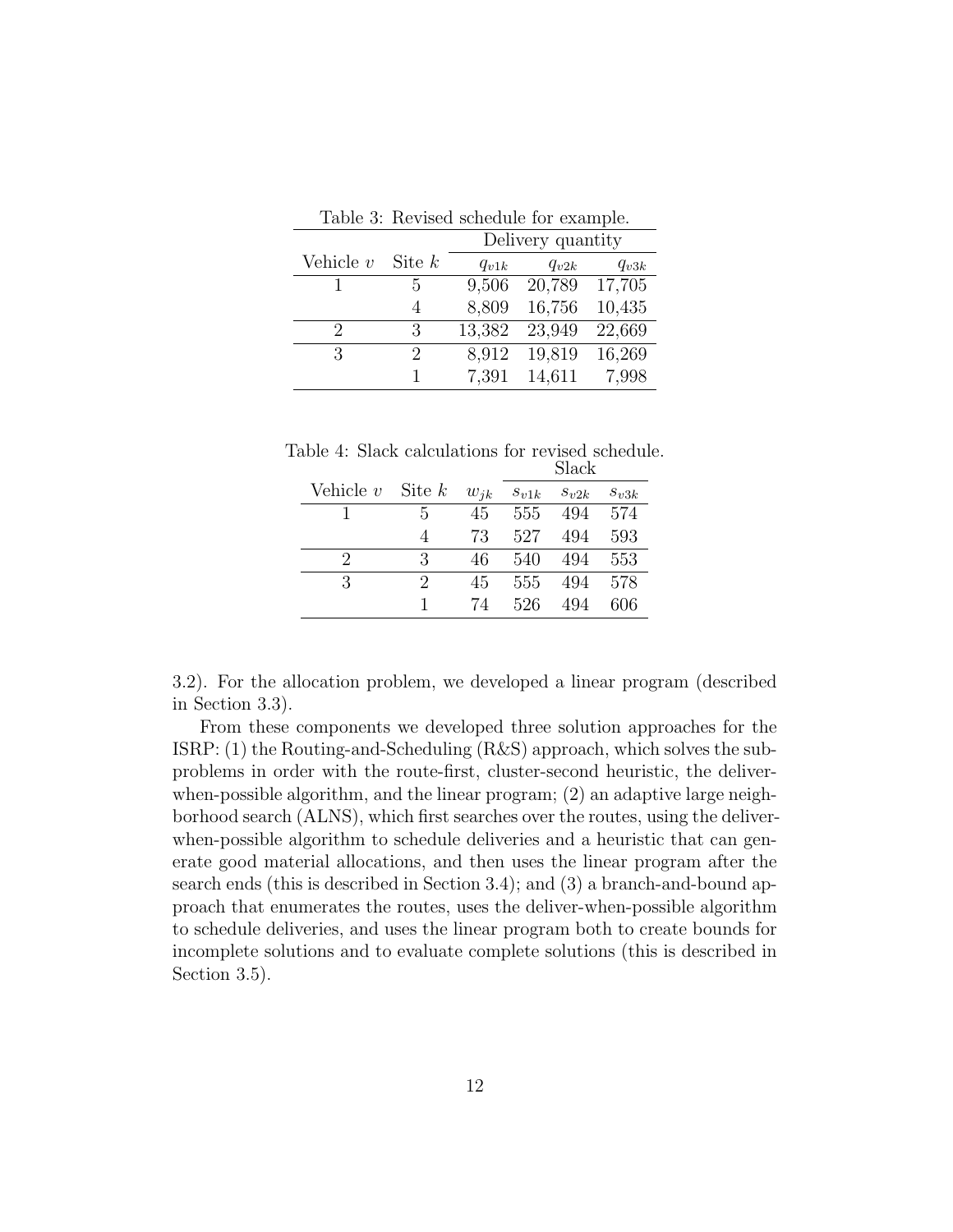#### 3.1 Routing Vehicles to Sites

Our route-first, cluster-second heuristic approach is based on the procedure presented in Toth and Vigo [17]. First, a "big route" is constructed with the depot and all of the sites. Second, the big route is divided into clusters, one for each vehicle. Because the vehicles are identical, we used procedures that try to keep the clusters the same "size" with respect to travel time or total demand rate. The sequence from the big route is used to sequence the sites in each vehicle's route. This method was first presented by Montjoy et al. [14].

To construct the "big route," we used two different methods that do not use X-Y coordinates. In many real world situations, the X-Y coordinates are not as important as the travel times between sites, and, in some situations, the X-Y coordinates may be unavailable. The first method started at the depot and used the nearest neighbor heuristic to select the next site in the route until all sites were visited. The route ended back at the depot. Given this route, the second method used a 2-opt exchange to improve the route by reducing the total travel time.

Once a big route was obtained, it was necessary to divide ("cluster") the sites among all of the vehicles available. The sites are first divided between vehicles as equally as possible. Each vehicle route includes a subsequence of the big route and is completed by adding the trip from the depot to the first site and the trip from the last site back to the depot. Because this division of the big route ignores both the demand at the sites and the travel times, the durations (and demands) of the routes may vary widely, which can reduce the minimum slack of any solution constructed from these routes. Thus, we used improvement algorithms to reduce the variation; one considered the travel time, and one considered the total demand.

The first improvement algorithm method sought to make the route durations as similar as possible by minimizing the range of route durations. This method begins by calculating each vehicle's route duration. In each iteration, the algorithm examines the vehicles with maximum and minimum travel times and considers moving sites at the beginning (or end) of one route to the previous (or next) vehicle's route. If the potential move decreases the range of route durations, then the routes are updated to reflect this change. This continues until no further improvement can be made.

The second improvement algorithm is similar but sought to make the total demand of the routes as similar as possible. For route  $\sigma_v$ , the total demand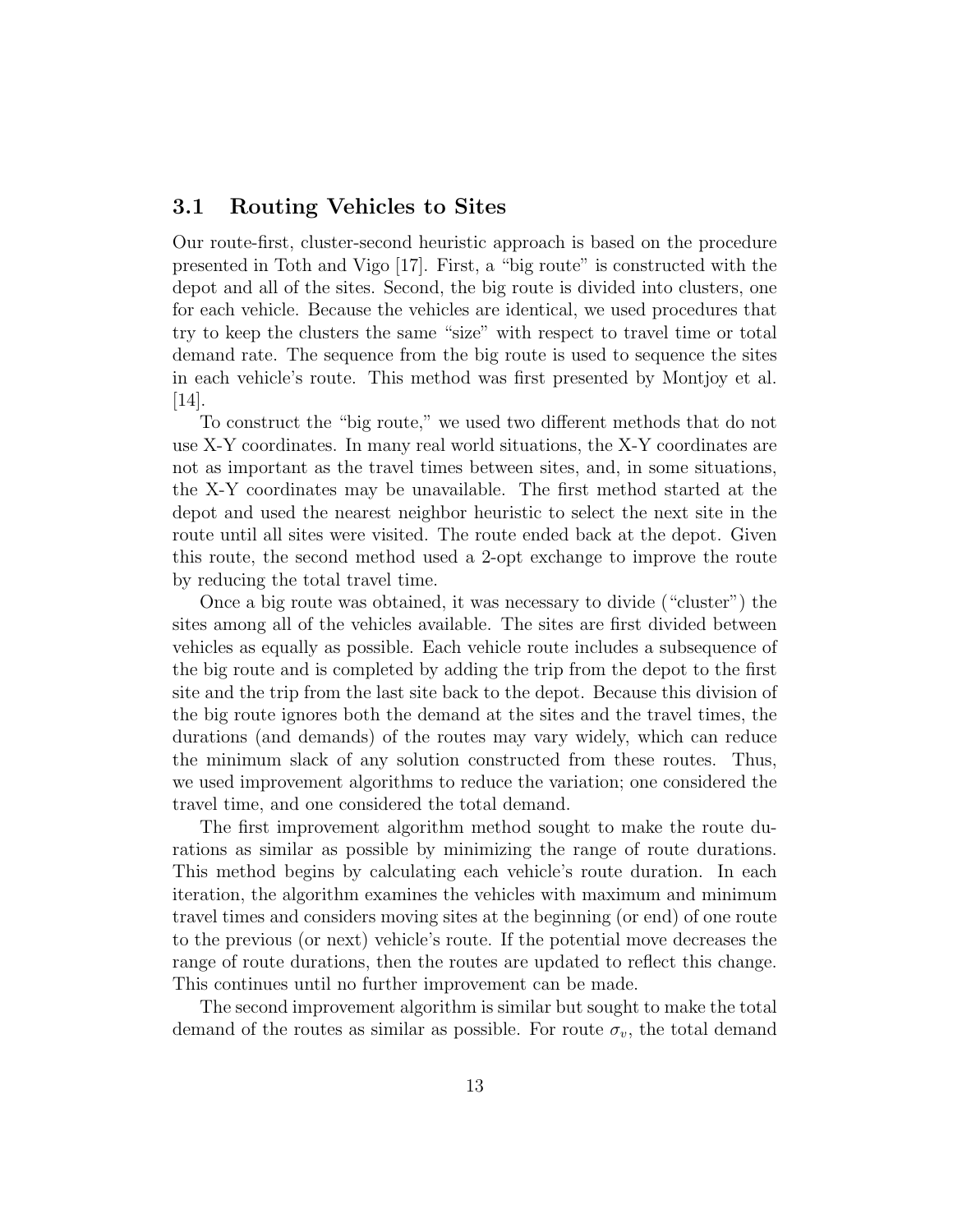of the route  $D_v = (T_2 - T_1) \sum_{k \in \sigma_v} L_k$ . At each iteration, the algorithm moves a site from one route to another to decrease the range of total demand.

Given two methods for constructing the big route and two algorithms for improving the routes after dividing the big route, we have four versions of this heuristic.

#### 3.2 Scheduling Deliveries

Given routes for the vehicles, our deliver-when-possible algorithm was used to find feasible start times for each trip. This procedures begins by temporarily allocating to each vehicle a amount of material from each wave that is proportional to the demand rates (and material requirements) of the sites that the vehicle visits. Let  $J_k(t) = I(t)L_k / \sum_{i=1}^n L_i$ . Then, let  $J_v(t) = \sum_{k \in \sigma_v} J_k(t)$  be cumulative material available for vehicle  $v$ .

Every vehicle starts its first trip at  $t = 0$ . All of the material available for vehicle v (which equals  $J_v(0)$ ) will be delivered on the first trip if the vehicle capacity is sufficient (that is, if  $J_v(0) \leq C$ ). If not, then, when the vehicle returns to the depot, the vehicle will pick up the undelivered material, which equals  $J_v(y_v) - C$ , and start another trip. This will continue until no more material is available for that vehicle.

Whenever no material is available for a vehicle, it will wait at the depot until the next wave, when more material becomes available (and  $J_v(t) > 0$ ), and will start a trip then.

#### 3.3 Material Allocation

Given the routes for the vehicles and the delivery start times, it is possible to allocate material optimally by solving a linear program (LP). In this LP, the decision variables are  $a_{vi}$ , which is the amount of material delivered by vehicle v for trip j, and  $q_{vjk}$ , which is the amount of material delivered to site k by vehicle v on trip j. We know that vehicle v takes  $r_v$  trips.

The notation from the original formulation remains as follows: C is the capacity of a vehicle,  $t_{vj}$  is the time that vehicle v begins trip j,  $\sigma_v$  is the route that vehicle v follows,  $w_{vk}$  is the delay from the beginning of trip j until the delivery at site k by vehicle v,  $I(t)$  is the cumulative amount of material that has arrived at the depot by time t, and  $Q_{vjk}$  is the cumulative amount of material delivered to site  $k$  by vehicle j before trip j.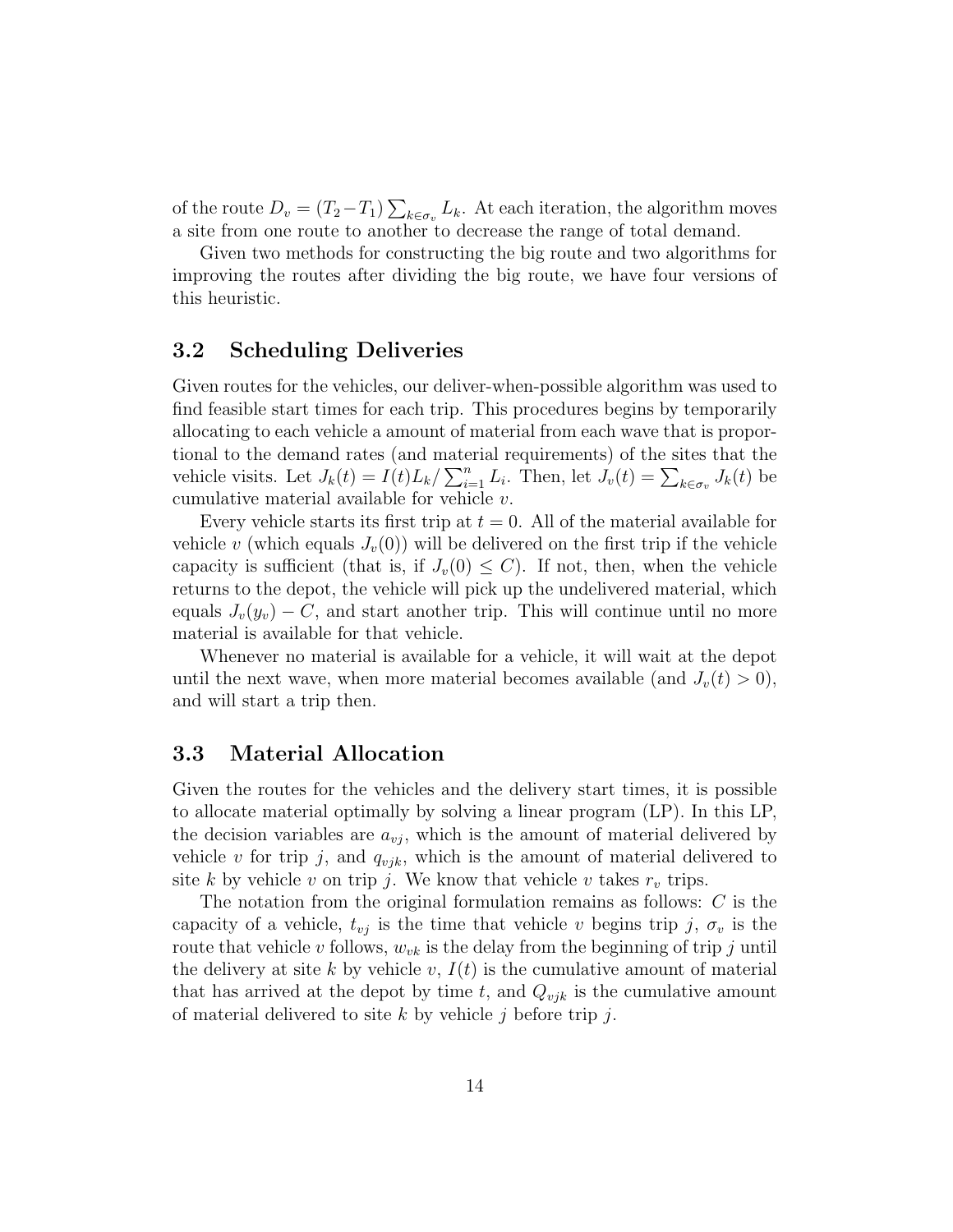In addition, let  $n_v(t)$  be the number of trips taken by vehicle v up to, and including, time t. Let  $T_v = \{t_{vj}, j = 1, ..., r_v\}$  be the set of all trip start times for vehicle  $v$ . Let  $T$  be the union of all trip start times for the  $V$  vehicles:  $T = T_1 \cup ... \cup T_V$ .

The LP can be described as follows:

$$
\max s \tag{11}
$$

$$
\sum_{v=1}^{V} \sum_{j=1}^{n_v(t)} a_{vj} \le I(t) \qquad \forall t \in T
$$
\n(12)

$$
a_{vj} \le C \qquad v = 1, ..., V; j = 1, ..., r_v \tag{13}
$$

$$
\sum_{k \in \sigma_v} q_{vjk} = a_{vj} \qquad v = 1, ..., V; j = 1, ..., r_v \tag{14}
$$

$$
\sum_{j=1}^{r_v} q_{vjk} = L_k(T_2 - T_1) \qquad v = 1, ..., V; k \in \sigma_v
$$
\n(15)

$$
Q_{v1k} = 0 \t v = 1, ..., V; k \in \sigma_v \t (16)
$$

$$
Q_{vjk} = \sum_{m=1}^{J-1} q_{vmk} \qquad v = 1, ..., V; j = 2, ..., r_v; k \in \sigma_v \tag{17}
$$

$$
s + t_{vj} + w_{vk} \le T_1 + \frac{Q_{vjk}}{L_k} \qquad v = 1, ..., V; j = 1, ..., r_v; k \in \sigma_v \tag{18}
$$

$$
a_{vj} \ge 0 \qquad v = 1, ..., V; j = 1, ..., r_v \tag{19}
$$

$$
q_{vjk} \ge 0 \qquad v = 1, ..., V; j = 1, ..., r_v; k \in \sigma_v \tag{20}
$$

Equation 12 is the objective function, which seeks to maximize the minimum slack. Equation 13 limits the amount of material that the vehicles can deliver to the amount available at the depot. Equation 14 is the vehicle capacity constraint. Equation 15 ensures that a vehicle delivers all of the material that it takes from the depot every trip. Equation 16 ensures that every site receives the amount of material required there. Equations 16 and 17 define the cumulative quantity amounts. Equation 18 is the upper bound on the slack and ensures that the objective function value is the minimum slack. Equations 19 and 20 are the nonnegativity constraints for the decision variables.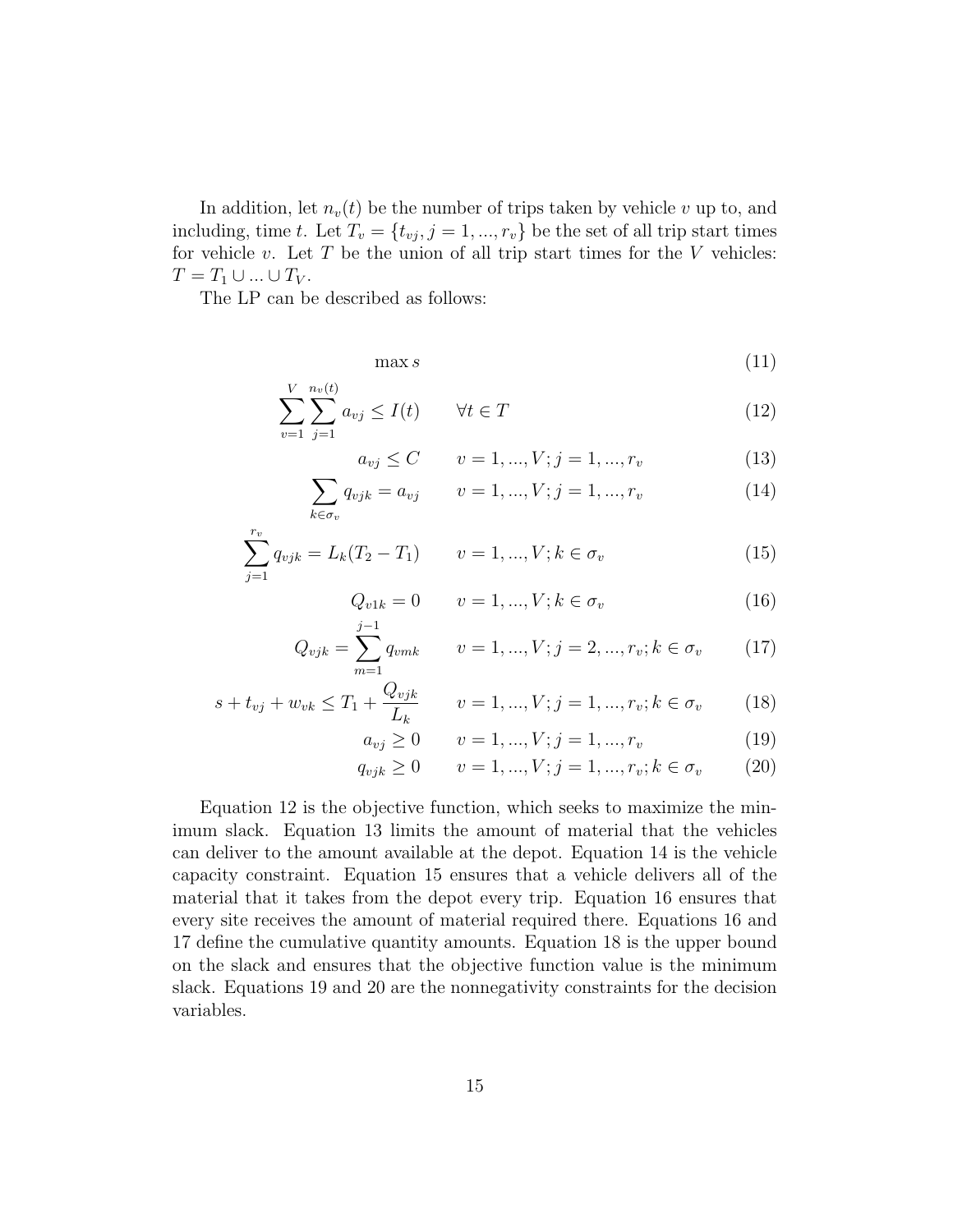#### 3.4 Adaptive Large Neighborhood Search

Our search approach was a version of the Adaptive Large Neighborhood Search (ALNS) [16]. One advantage of this method is that each iteration of the search uses simple heuristics (and is thus quick), but the diversity of these heuristics reduces the likelihood of the search being trapped at a locally optimal solution. The search begins with an initial feasible solution created by the heuristic technique. Then each iteration of the search partially destroys and rebuilds the solution.

The general framework for this search can be summarized as follows:

- 1. Start with initial route and calculate objective value.
- 2. Choose removal heuristic randomly based on past performance.
- 3. Choose insertion heuristic randomly based on past performance.
- 4. Calculate objective function value and accept or reject based on simulated annealing framework.
- 5. Update heuristic performances and cooling parameters.
- 6. Return to Step 2 (unless the number of iterations has reached the desired limit).
- 7. Output best solution found.

Our ALNS used four removal heuristics that are appropriate for the ISRP and have the ability to diversify the search. These removal heuristics take a complete sequence of sites for each vehicle, relax a specified number of sites, and output a partial solution. The search also used four insertion heuristics, which take a partial solution and insert the removed sites to form a complete solution. When a partial solution is presented to an insertion heuristic, the first step is to ensure that each vehicle has at least one site to service. Montjoy and Herrmann [15] described these heuristics and their parameters in more detail.

Like the procedure of Pisinger and Ropke [16], our ALNS selects a removal heuristic and an insertion heuristic each iteration. A heuristics selection probability is proportional to its weight. Both selected heuristics are rewarded in three cases: (1) a new global best solution is found, (2) the new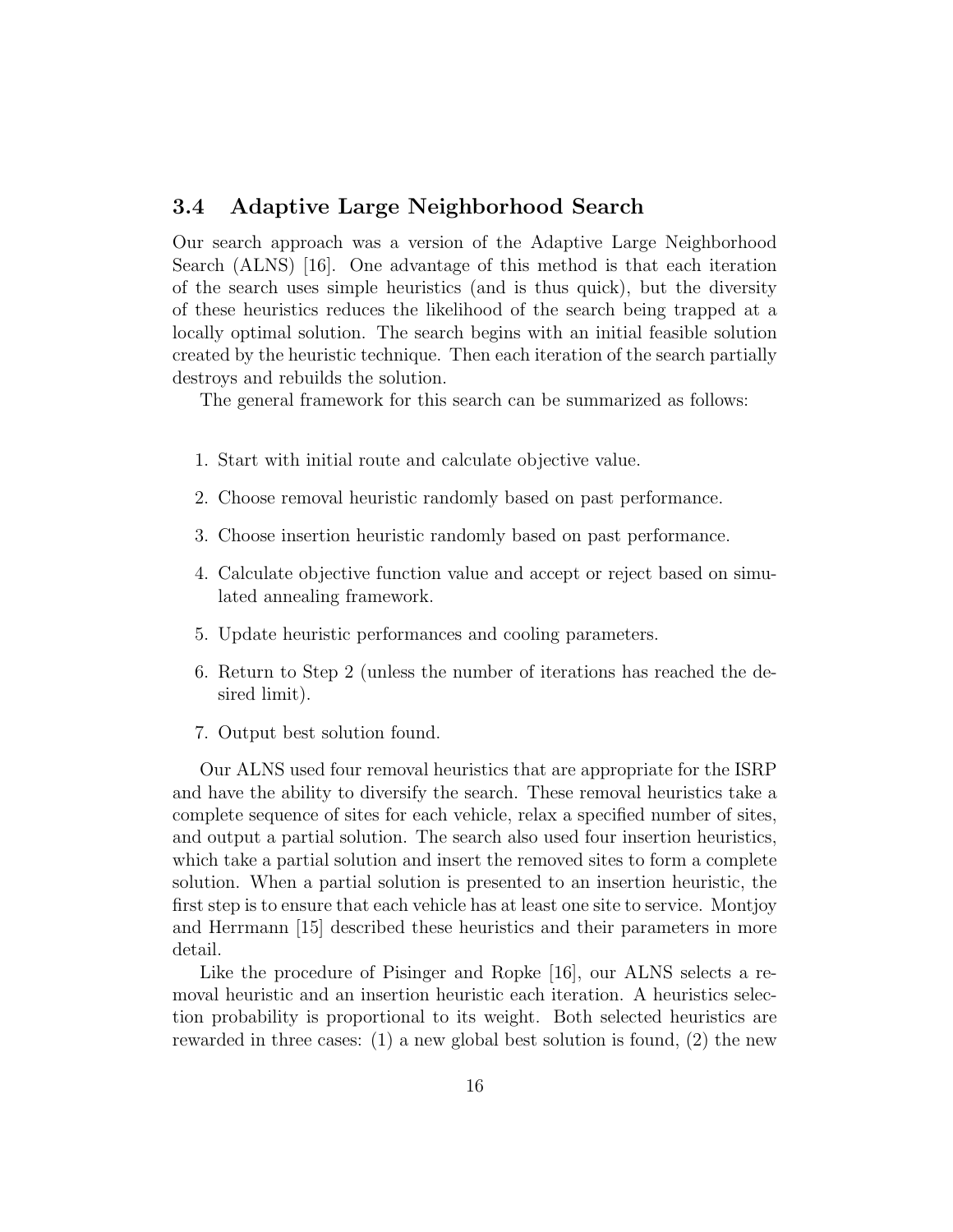solution is better than the previous one and has not been accepted before, and (3) the new solution is not better than the previous one and it has not been accepted before. If rewarded, the heuristics observed weights are increased by 5 (in case 1), 3 (in case 2), or 1 (in case 3). The search process is divided into segments of 50 iterations. At the beginning of a segment, every heuristic has an observed weight of zero. At the end of a segment, the ALNS calculates new weights based on the weights from the previous segment and the observed weights. Our ALNS used a simulated annealing procedure to determine if a new solution is accepted. The starting temperature of the simulated annealing procedure was selected by observing the objective value of an initial solution and choosing by a desired probability for a relatively lesser value. The cooling rate was then tuned to have reasonable acceptance probabilities towards the end of the search.

Step 4 in the search calculates the objective function value by using the deliver-when-possible algorithm (Section 3.2) to determine the start times and then using simple rules to find quickly a good material allocation (instead of using the LP described in Section 3.3). These rules first allocate material proportionally to the demand rates and then adjust the allocations to improve the minimum slack; these are described in detail in Herrmann et al. [10].

When the search is complete (after 1,500 iterations), we used the LP introduced in Subsection 3.3 to optimize the material allocation given the routes and delivery schedule in the best solution found by the search (this approach was first presented as the "LinProg" version of the ALNS in Yan et al. [19]).

#### 3.5 Branch-and-Bound Approach

We developed a branch-and-bound algorithm to find optimal solutions where possible. The approach implicitly enumerates all feasible routes, uses the deliver-when-possible procedure to schedule deliveries (as described in Section 3.2, and uses the LP to find the optimal material allocations (as described in Section 3.3).

The algorithm proceeds by examining each vehicle in turn. The general scheme can be described as follows. At the initial node, there are no sites assigned to the first vehicle. The branches from this node correspond to placing different sites as the first site in the route of the first vehicle. At any other node, the branches correspond to adding remaining sites to the current vehicle's route or terminating this route and starting the route for the next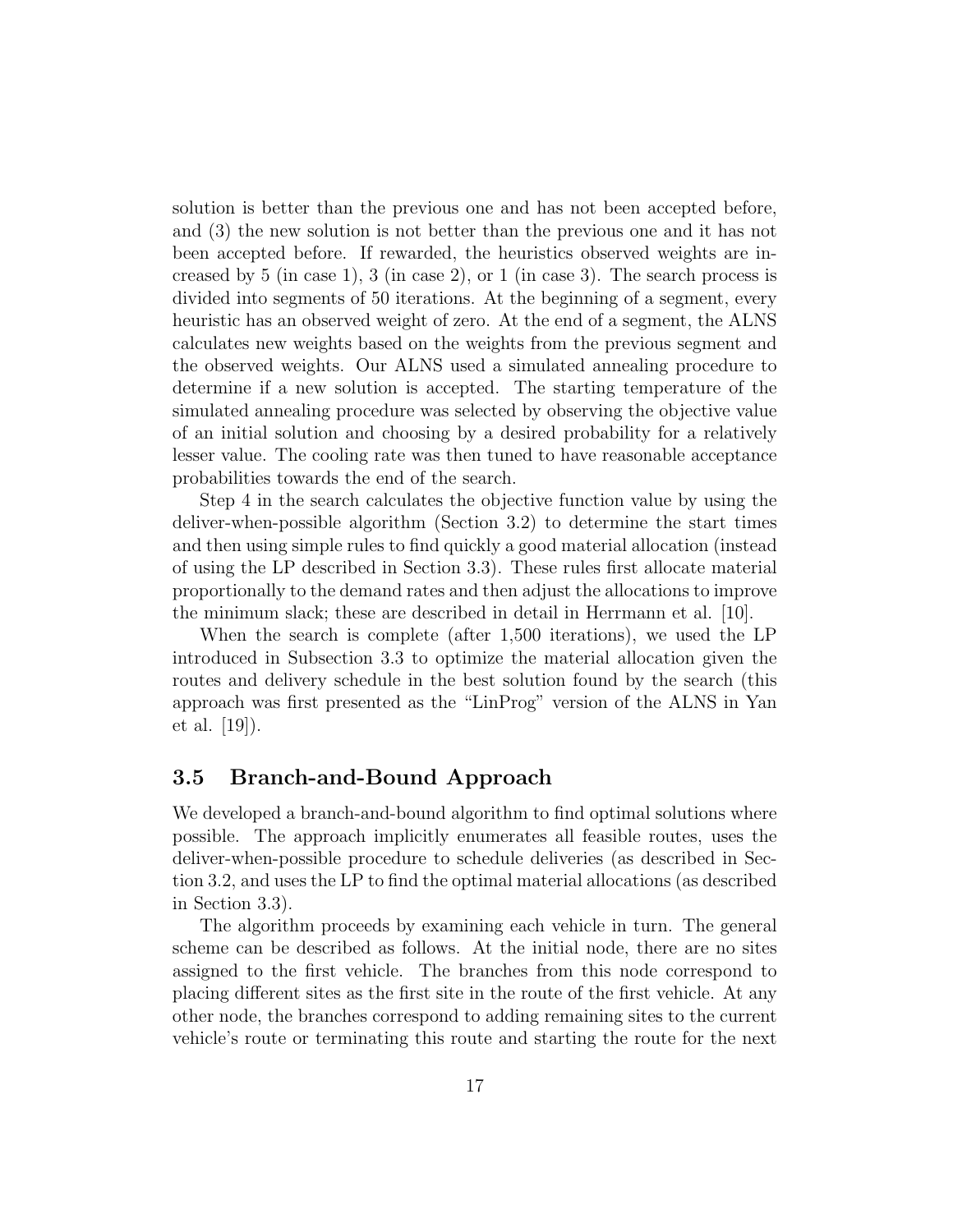vehicle. For example, the first branch from the initial node assigns site 1 as the first site in the route of the first vehicle. If there are three remaining sites  $(2, 3, \text{ and } 4)$ , then the branches from this node will be 1-2, 1-3, 1-4, and 1-T, where 1-T denotes that the route for the first vehicle is terminated (that is, the vehicle will return to the depot after visiting site 1) and the second vehicle is now the current vehicle. The strategy for searching this tree is to start from the "far left" and systematically look at all combinations while ignoring redundant or non-desirable solutions. This can be done by ensuring that the vehicles in a solution are ordered by the first site in their sequence and by using the following rules:

- 1. Consider only the first  $n V + 1$  sites to be the first site on the first vehicle;
- 2. If the remaining number of sites equals the remaining number of vehicles, evaluate this solution if the solution can still be increasingly ordered by the first site assigned to each vehicle;
- 3. Among a set of remaining sites to be the first in the route on a new vehicle when  $V_r$  vehicles have not yet been considered, the  $V_r - 1$  last remaining sites can not start the next vehicle (for example, if there are three vehicles and 1-2-3-8-9-T is the first vehicle's route, then there are  $V_r = 2$  remaining vehicles, sites 4, 5, 6, and 7 are the remaining sites, and site 7 can not be the first site assigned to the second vehicle);
- 4. When adding sites to the route of a vehicle that begins with site a, at least  $V_r$  sites with indices that are greater than  $a$  must remain unassigned, so do not add to this route a site with an index that is greater than a if there are only  $V_r$  such sites remaining (for example, in a three-vehicle, nine-site problem, if the first vehicle's route is currently 5-3-7-8-2, then neither 6 nor 9 can be added to this route).

Recall that the objective function is to maximize the minimum slack. An initial lower bound is found by applying the routing-and-scheduling approach. At each node explored in the branch-and-bound approach, an upper bound can be found by assuming each and every site not yet assigned to any route is assigned to an extra vehicle that has infinite capacity, visits only that site, and starts each delivery when each new wave arrives. After combining these hypothetical vehicles and routes with the actual routes being considered, the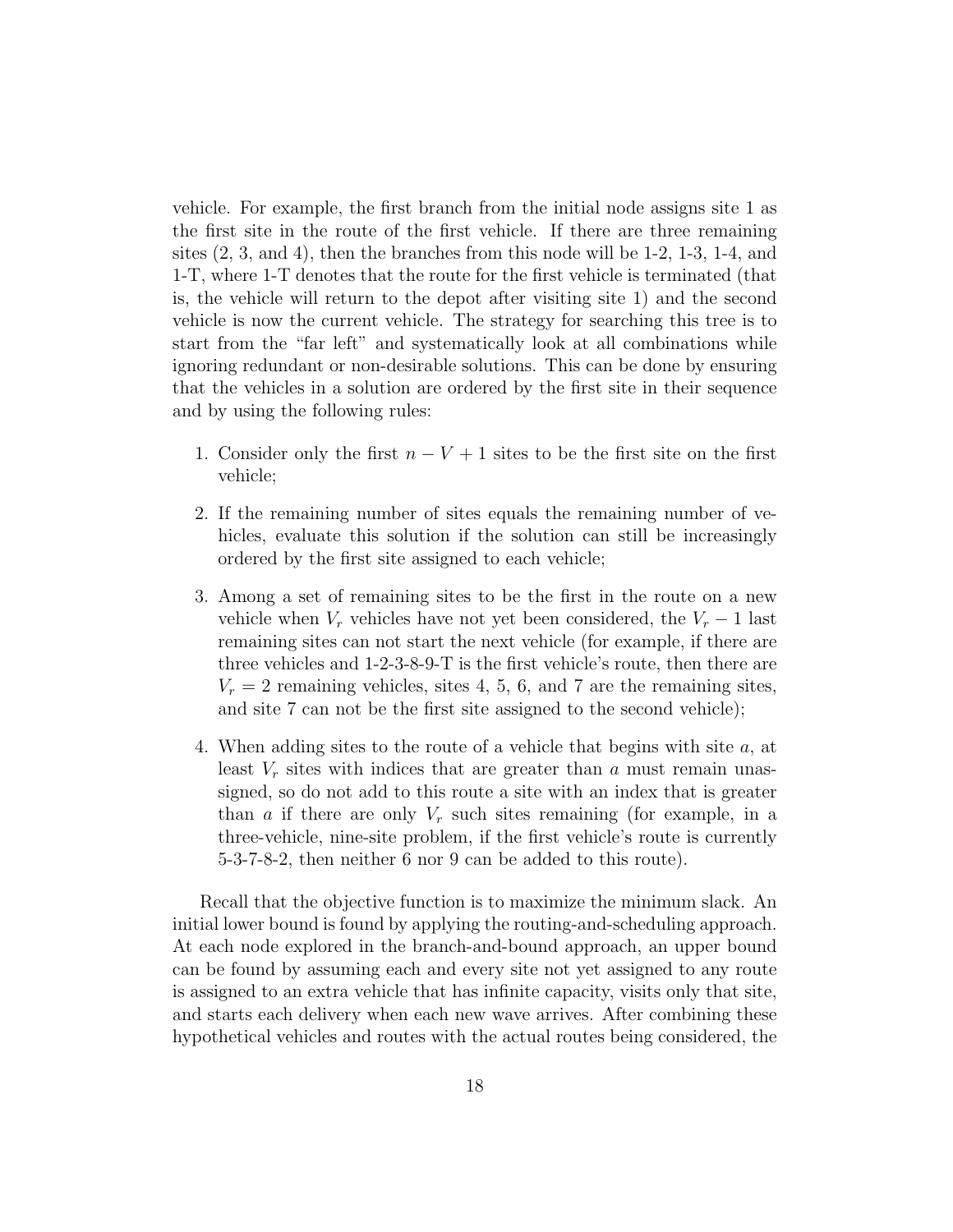start times were determined using the deliver-when-possible procedure, and the optimal material allocations were determined using the LP.

At any node, if the upper bound is below the current lower bound, the node is not explored.

## 4 Computational Testing

To compare the quality of the solutions generated and the computational effort of each solution technique, instances based on real-world settings and traditional VRP test instances were generated. For datasets that had street addresses, Toursolver and Google Maps were used to calculate travel times between the sites. We invented demand and wave delivery information to be similar to real world mass dispensing plans from Maryland. All of the instances had loading times of 15 minutes. Montjoy et al. [14] described the process of generating the instances. (These instances are available upon request.)

A subset of 21 instances were used for this work. There were seven baseline instances (which specify the site locations and other details), but the number of vehicles was varied to create three instances from each baseline instance.

On each instance, we ran the routing-and-scheduling (R&S) approach four times (once with each version of the route-first-cluster-second heuristic), ran the ALNS search five times (with 1,500 iterations per run), and conducted a branch-and-bound search. The branch-and-bound search was terminated if it did not complete within 24 hours.

#### 4.1 Solution Quality

The quality of each solution is its minimum slack. We kept the best solution of those generated from the four versions of the routing-and-scheduling (R&S) heuristic and averaged the minimum slack of the solutions generated by the five runs of the ALNS.

Table 5 lists the minimum slack of these solutions and the upper bound, which presumes that every site has its own vehicle (cf. Section 3.5) and does not depend upon the number of vehicles in the instance. For those instances on which the B&B approach terminated without finding an optimal solution, no value is listed for the B&B. The instances with an asterisk are those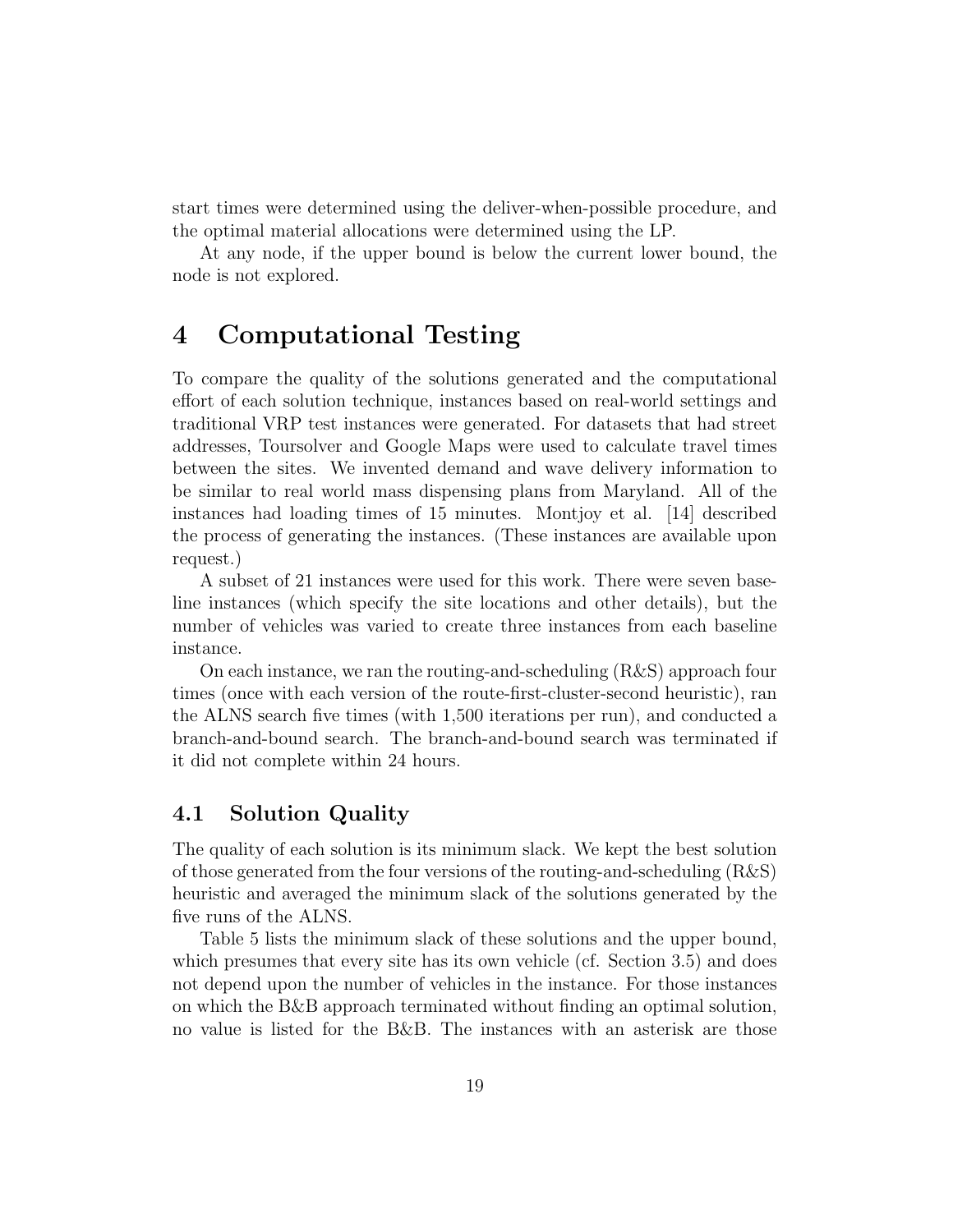in which the solution's minimum slack occurs on the first wave. In these instances, the minimum slack is determined by the first delivery to a site. The later deliveries have more slack.

The vehicle capacity constraint was not tight on any deliveries, and none of the instances had small waves that arrived soon before larger ones. Thus, no solution could be improved by combining any two deliveries (as discussed in Section 2.3). Thus, if the branch-and-bound approach generated a solution, it is an optimal solution.

The three solution techniques generate solutions that have similar quality. The most notable exceptions are the 20-site instances, on which the ALNS found solutions that were approximately 20 minutes better than the solutions generated by the R&S heuristics. A representation of the routes from the best heuristic solution and ALNS can be seen in Figure 4.1 for the 6 vehicle variant. (Note that the instance comes from a real-world road network and this is an estimation of the points in a Euclidean space.) The slack occurs on the first delivery, so the route that minimizes the latest delivery time will yield the best solution. The ALNS is able to find a better solution because the heuristic focuses on servicing sites that are closer together by the same vehicle.

We also noted that adding more vehicles increases the minimum slack, which is expected because deliveries can be completed sooner. The size of the increase is limited, however, because the minimum slack approaches the instance upper bound.

#### 4.2 Computational Effort

The computational effort for the ALNS and the B&B grows as the number of sites increases. Table 6 presents the runtime in seconds for the ALNS and the B&B. The run time for the ALNS is the average for the 5 runs. The run times for the R&S heuristic were less than a few seconds.

For the smaller instances, the B&B requires less time than the ALNS because the ALNS runs the same number of iterations for each instance. As the number of sites increases, the run time for the B&B grows quickly.

The run time for the ALNS increases more slowly. The ALNS is able to complete 1,500 iterations in less than 7 minutes for the largest instances.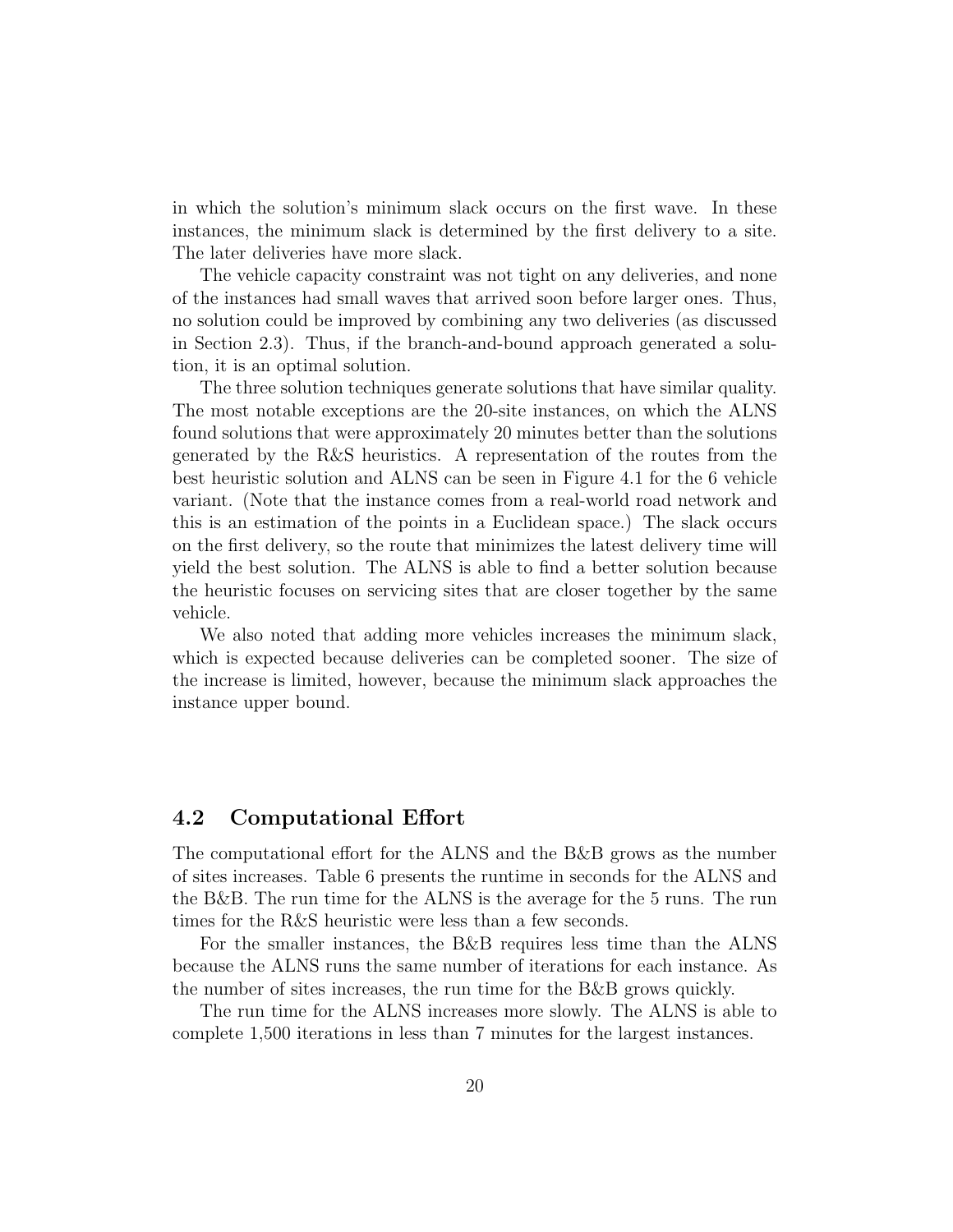

Figure 1: Representation of routes from the heuristic and ALNS for the 20 site, 6 vehicle instance. The dotted line represents the return from the last site to the depot. The site with the minimum slack is denoted in bold.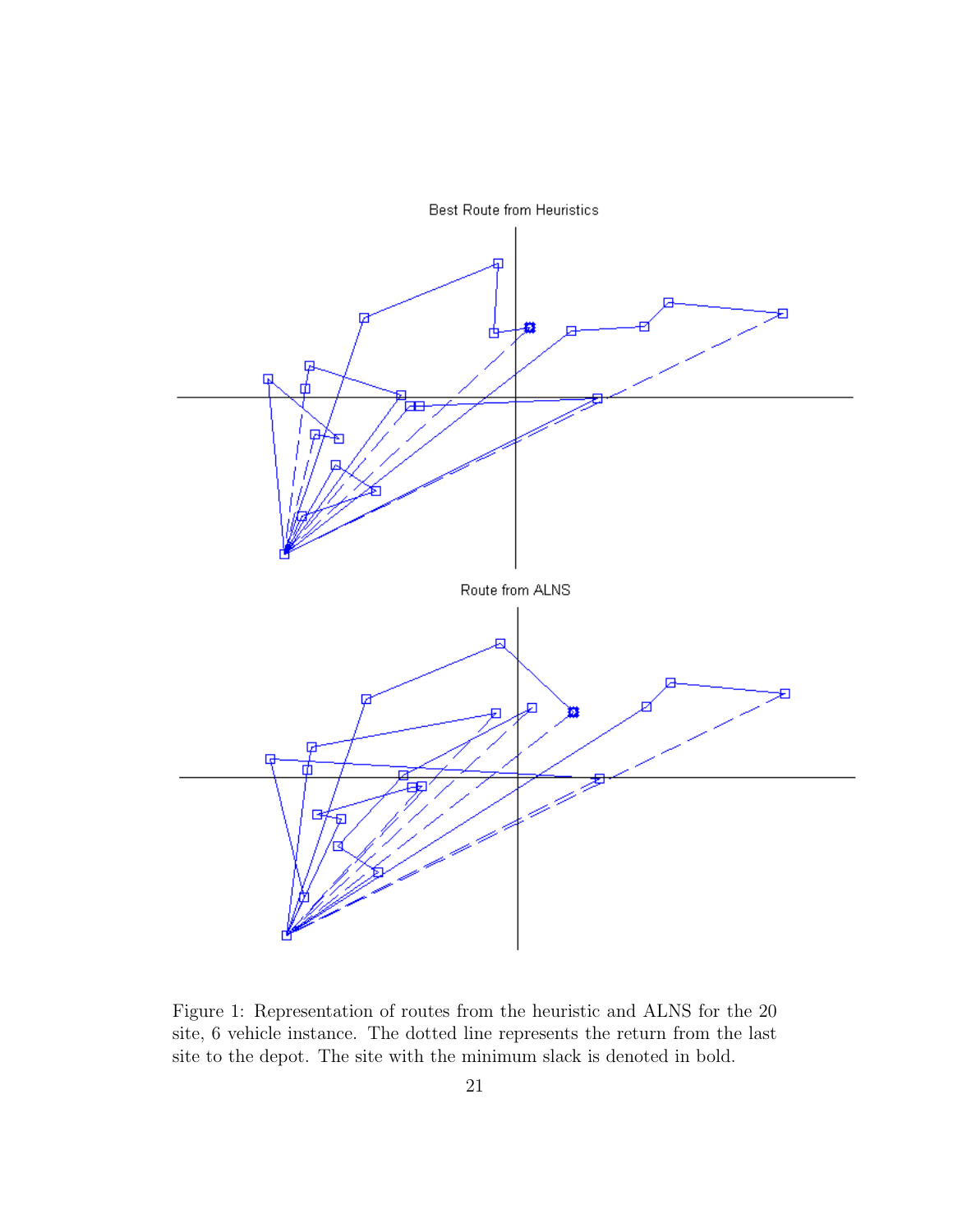|              | k occurs on the first wave for all techniques. |                |             |        |                    |
|--------------|------------------------------------------------|----------------|-------------|--------|--------------------|
| <b>Sites</b> | Vehicles                                       | <b>R&amp;S</b> | <b>ALNS</b> | B&B    | <b>Upper Bound</b> |
| 5            | $\overline{2}$                                 | 481.5          | $481.5\,$   | 483.7  | 501.8              |
|              | 3                                              | 493.8          | 493.8       | 493.8  |                    |
|              | $\overline{4}$                                 | 498.1          | 498.1       | 498.1  |                    |
| 9            | $3*$                                           | 1273.0         | 1281.0      | 1281.0 | 1329.0             |
|              | $5*$                                           | 1300.0         | 1316.0      | 1316.0 |                    |
|              | $7^*$                                          | 1325.0         | 1328.0      | 1328.0 |                    |
| 9            | $3*$                                           | 458.0          | 458.0       | 458.0  | 496.0              |
|              | $5*$                                           | 471.0          | 482.6       | 483.0  |                    |
|              | $7^*$                                          | 496.0          | 496.0       | 496.0  |                    |
| 10           | $\boldsymbol{3}$                               | 1080.8         | 1083.2      | 1084.7 | 1105.5             |
|              | $\overline{5}$                                 | 1095.3         | 1095.3      | 1096.8 |                    |
|              | $\overline{7}$                                 | 1100.0         | 1100.0      | 1101.1 |                    |
| 20           | $6*$                                           | 124.0          | 148.8       |        | 188.0              |
|              | $10*$                                          | 167.0          | 180.4       |        |                    |
|              | $14*$                                          | 167.0          | 188.0       | 188.0  |                    |
| 50           | 15                                             | 1273.0         | 1273.0      |        | 1302.0             |
|              | 25                                             | 1291.8         | 1291.8      |        |                    |
|              | 35                                             | 1297.5         | 1297.5      |        |                    |
| 189          | $30*$                                          | 1244.0         | 1245.2      |        | 1351.0             |
|              | $71*$                                          | 1318.0         | 1320.4      |        |                    |
|              | $100*$                                         | 1333.0         | 1333.0      |        |                    |
|              |                                                |                |             |        |                    |

Table 5: Objective function values (minutes) for the solution approaches. R&S = routing-and-scheduling, ALNS = Adaptive Large Neighborhood Search,  $B\&B =$  branch-and-bound. The symbol  $^*$  denotes solutions in which the slac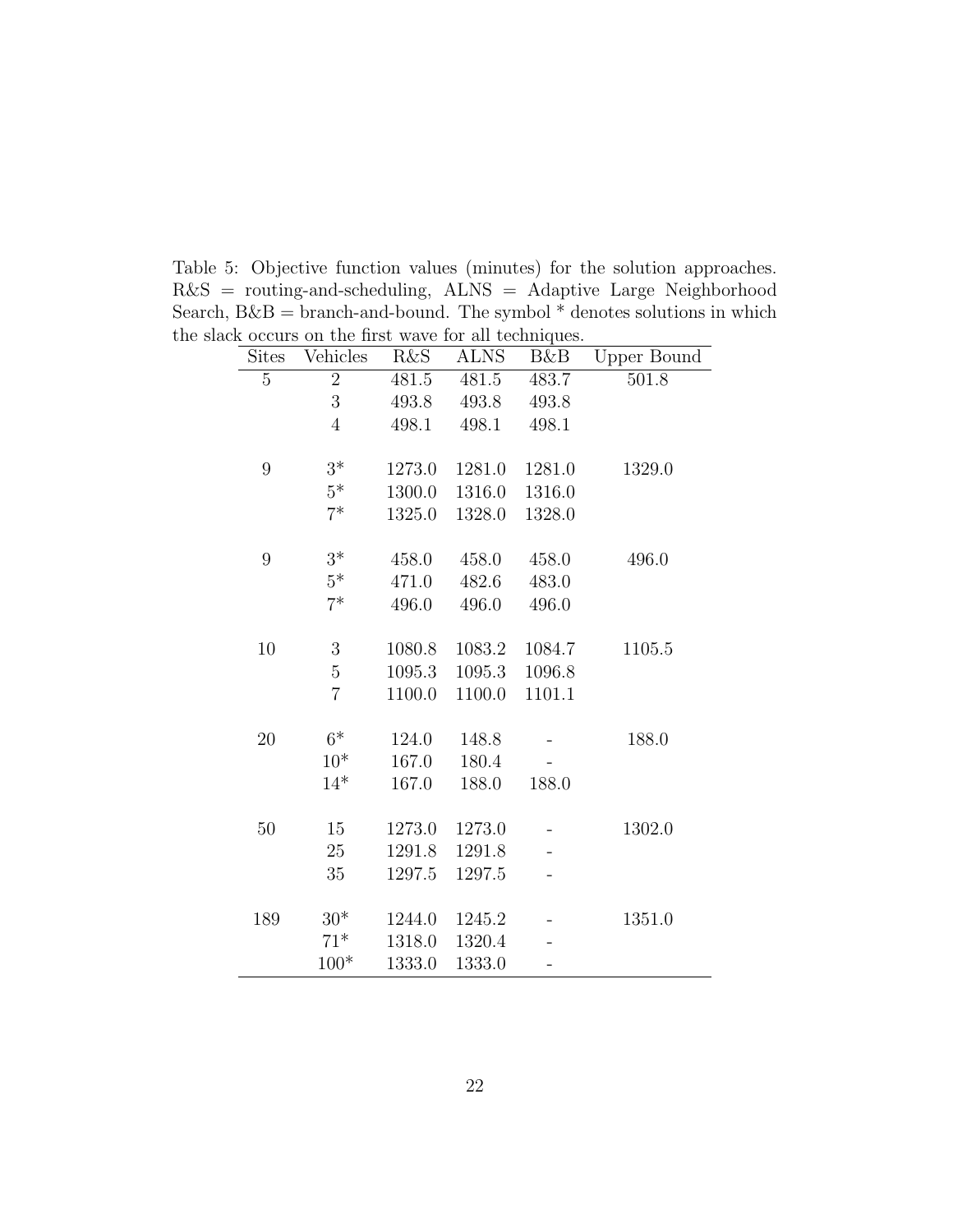| $\mathrm{Sites}$ | Vehicles       | ALNS  | B&B     |
|------------------|----------------|-------|---------|
| $\overline{5}$   | $\overline{2}$ | 12.6  | 3.3     |
|                  | 3              | 9.6   | 1.3     |
|                  | $\overline{4}$ | 8.2   | 0.3     |
| 9                | 3              | 26.1  | 1762.0  |
|                  | 5              | 18.2  | 177.0   |
|                  | $\overline{7}$ | 15.6  | 9.7     |
| 9                | 3              | 39.5  | 1804.6  |
|                  | 5              | 26.5  | 238.1   |
|                  | $\overline{7}$ | 20.2  | 1.8     |
| 10               | 3              | 40.1  | 46615.4 |
|                  | $\overline{5}$ | 25.8  | 7100.0  |
|                  | $\overline{7}$ | 20.0  | 330.9   |
| 20               | 6              | 31.1  |         |
|                  | 10             | 21.7  |         |
|                  | 14             | 20.4  | 68.2    |
| 50               | 15             | 101.1 |         |
|                  | 25             | 81.2  |         |
|                  | 35             | 80.0  |         |
| 189              | 30             | 380.3 |         |
|                  | 71             | 221.6 |         |
|                  | 100            | 216.1 |         |

Table 6: Computational time in seconds for the ALNS and B&B techniques.

For an instance, the run time decreases as the number of vehicles increases. When inserting a site into an existing route, the ALNS tries every location in a vehicle's route; in an instance with more vehicles, the vehicle routes are shorter and have fewer potential locations that must be considered. Likewise, the B&B has fewer branches to investigate at each point.

# 5 Conclusions

The inventory slack routing problem is a unique vehicle routing problem that focuses on delivering material as early as possible and emphasizes robustness and equity. This work was motivated by the problem of delivering antibiotics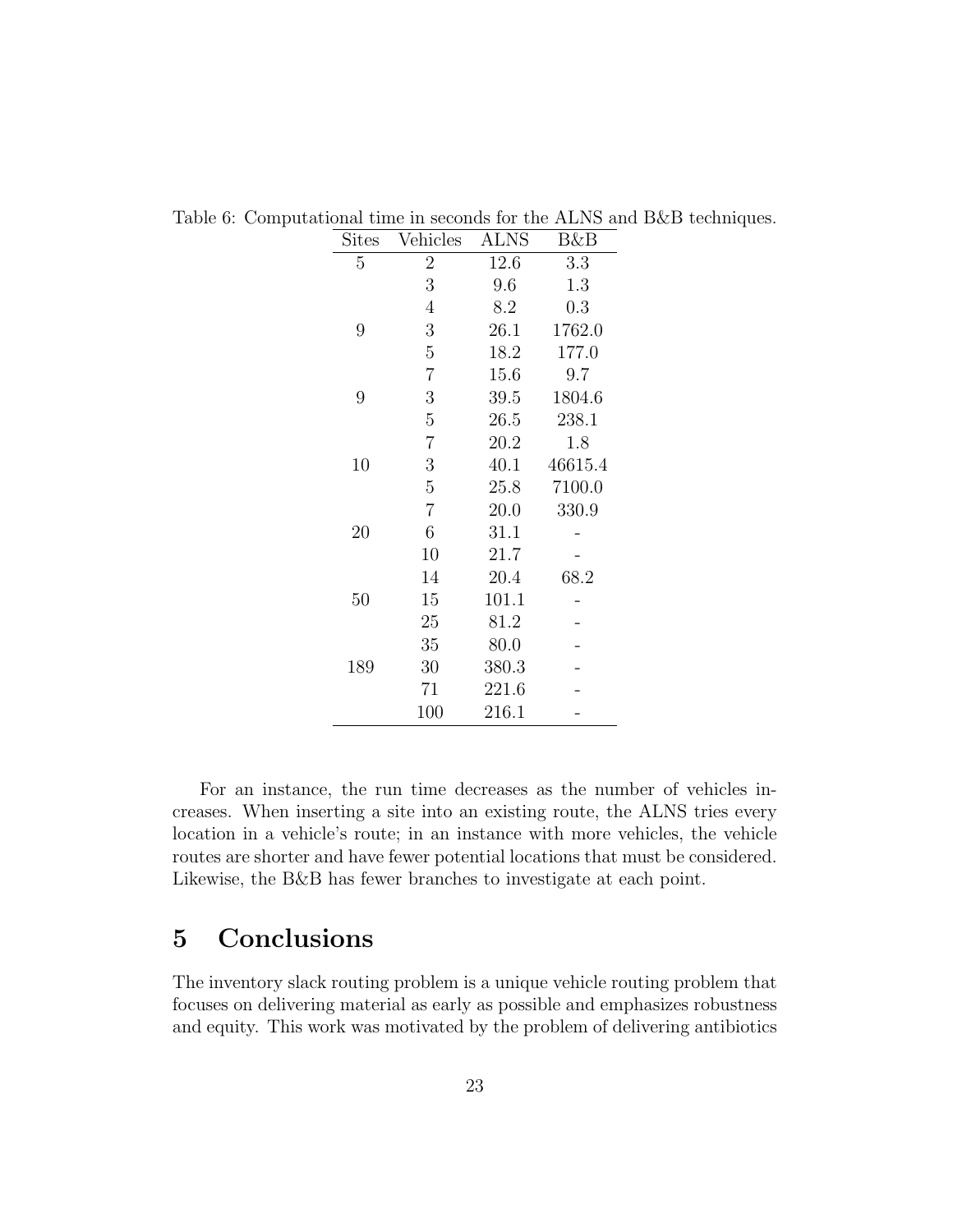during the response to an anthrax attack, but the problem can occur in other emergencies or situations in which urgently needed material must be delivered over a short time horizon.

Due to its complexity, we decided to separate the ISRP into three subproblems: routing, scheduling, and material allocation. For the routing problem, we developed a route-first, cluster-second heuristic; for the scheduling problem, we developed a deliver-when-possible algorithm; and, for the allocation problem, we developed a linear program. From these components we developed three solution approaches for the ISRP: (1) the Routingand-Scheduling (R&S) approach, (2) an adaptive large neighborhood search (ALNS), and (3) a branch-and-bound (B&B) approach.

A set of instances was used to test the various techniques. The R&S approach performed well in smaller instances but performed much worse than the ALNS and B&B in larger instances. The B&B was unable to find complete solutions within a reasonable time for most instances with more than 10 sites. Thus, the ALNS appears to be a useful technique for solving this problem.

Future work is needed to consider problems in which the demand at each site is uncertain and to develop approches for updating solutions to the ISRP problem as real-time information about actual demand at the sites becomes available so that the right amount of material can be delivered to the right place.

# 6 Acknowledgements

The authors were supported by award number 5H75TP000309-02 from the Centers for Disease Control and Prevention (CDC) to National Association of County and City Health Officials (NACCHO) and the Montgomery County, Maryland, Advanced Practice Center for Public Health Emergency Preparedness and Response. The contents of this publication are solely the responsibility of the authors and do not necessarily represent the official views of the CDC or NACCHO.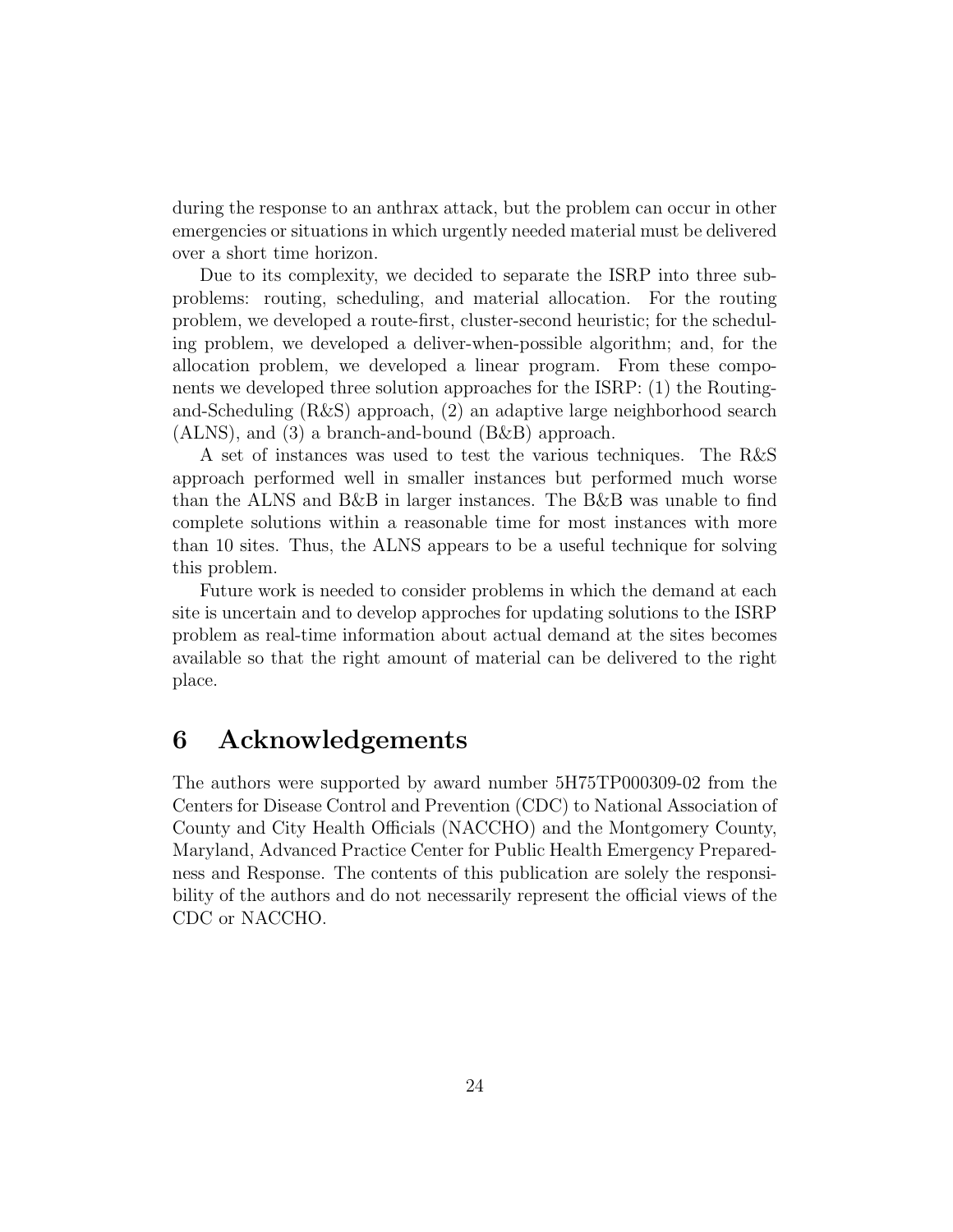### References

- [1] K Aaby, RL Abbey, JW Herrmann, M Treadwell, CS Jordan, and K Wood. Embracing computer modeling to address pandemic influenza in the 21st century. Journal of Public Health Management and Practice, pages 365–375, 2006.
- [2] K Aaby, JW Herrmann, CS Jordan, M Treadwell, and K Wood. Montgomery county's public health service uses operations research to plan emergency mass dispensing and vaccination clinics. Interfaces, 36(6):569–579, 2006.
- [3] MO Ball and FL Lin. A reliability model applied to emergency service vehicle location. Operations Research, 41:18–36, 1993.
- [4] ML Brandeau, JH McCoy, N Hupert, JE Holty, and DM Bravata. Recommendations for modeling disaster responses in public health and medicine: A position paper of the society for medical decision making. Medical Decision Making, pages 1–23, 2009.
- [5] A Campbell, L Clarke, AJ Kleywegt, and MWP Savelsbergh. The inventory routing problem. In TG Crainic and G Laporte, editors, Fleet Management and Logistics. Kluewer Academic Publishers, 1998.
- [6] AM Campbell, LW Clarke, and MWP Savelsbergh. Inventory routing in practice. In The Vehicle Routing Problem. Society for Industrial and Applied Mathematics, 2001.
- [7] AM Campbell, D Vandenbussche, and W Hermann. Routing for relief efforts. Transportation Science, 42(2):127–145, 2008.
- [8] A Ceyhun, H Selim, and I Ozkarahan. A fuzzy multi-objective coveringbased vehicle location model for emergency services. Computers and Operations Research, 34:705–726, 2007.
- [9] MS Daskins and EH Stern. Hierarchical objective set covering model for emergency medical service vehicle deployment. Transportation Science, 15:137–152, 1981.
- [10] Jeffrey W. Herrmann, Sara Lu, and Kristen Schalliol. Delivery volume improvement for planning medication distribution. Proceedings of the